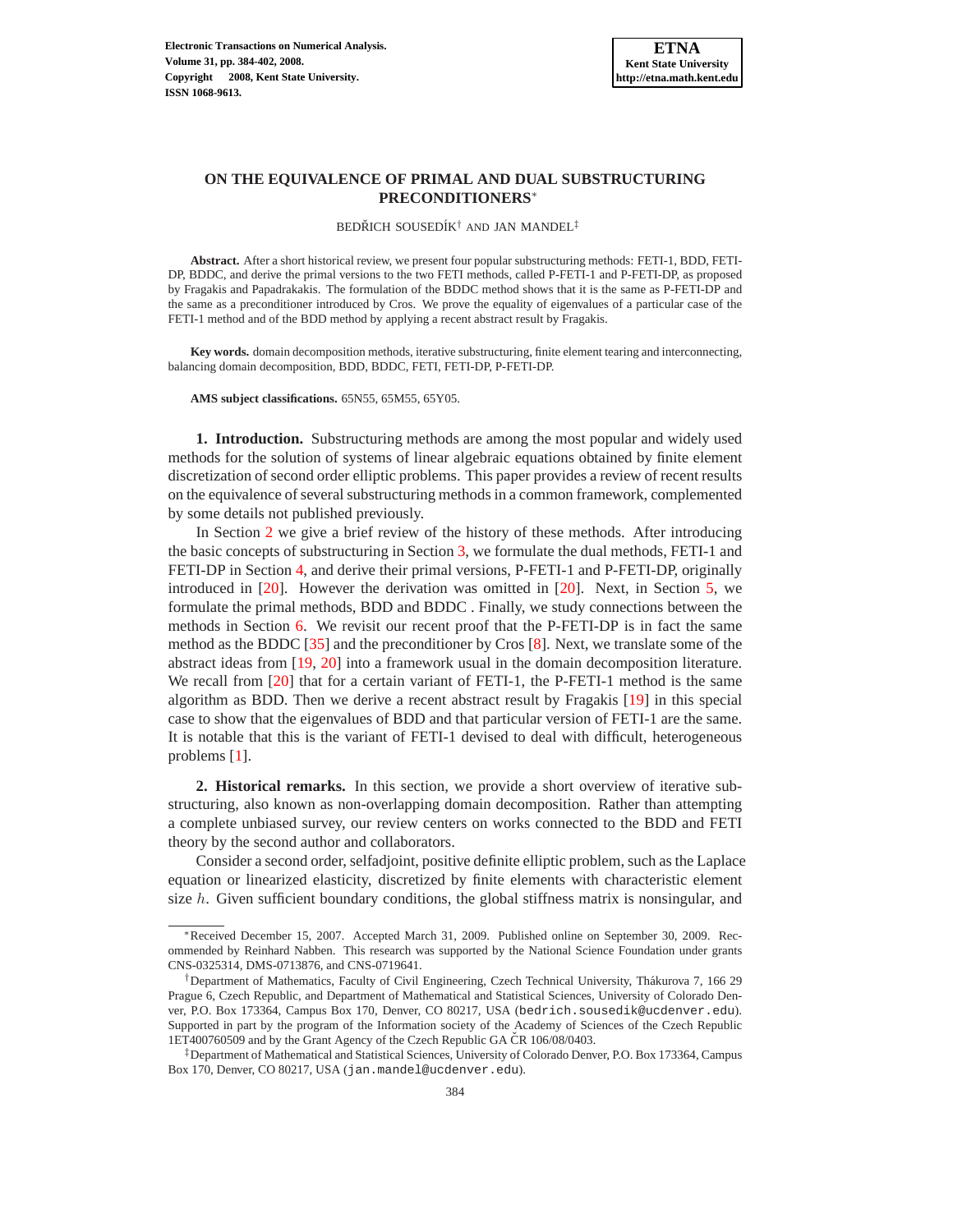its condition number grows as  $O(h^{-2})$  for  $h \to 0$ . However, if the domain is divided into substructures consisting of disjoint unions of elements and the interior degrees of freedom of each substructure are eliminated, the resulting matrix on the boundary degrees of freedom has a condition number that grows only as  $O(H^{-1}h^{-1})$ , where  $H \gg h$  is the characteristic size of the substructure. This fact has been known early on; see Keyes and Gropp [\[22\]](#page-17-3) and, for a recent rigorous treatment, Brenner [\[4\]](#page-16-1). The elimination of the interior degrees of freedom is also called *static condensation*, and the resulting reduced matrix is called the *Schur complement*. Because of the significant decrease of the condition number, one can substantially accelerate iterative methods by investing some work up front in the Cholesky decomposition of the stiffness matrix on the interior degrees of freedom, and then just run back substitution in each iteration. The finite element matrix is assembled separately in each substructure. This process is called *subassembly*. The elimination of the interior degrees of freedom in each substructure can be done independently, which is important for parallel computing: each substructure can be assigned to an independent processor. The substructures are then treated as large elements, with the Schur complements playing the role of the local stiffness matrices of the substructures; see [\[22,](#page-17-3) [43\]](#page-18-1) for more details.

The process just described is the background of *primal iterative substructuring methods*. Here, the condition that the values of degrees of freedom common to several substructures coincide is enforced strongly, by using a single variable to represent them. The improvement of the condition number from  $O(h^{-2})$  to  $O(H^{-1}h^{-1})$ , straightforward implementation, and the potential for parallel computing explain the early popularity of iterative substructuring methods [\[22\]](#page-17-3). However, further preconditioning is needed. Perhaps the most basic preconditioner for the reduced problem is a diagonal one. Preconditioning of a matrix by its diagonal helps to take out the dependence on scaling and variation of coefficients and grid sizes. But the diagonal of the Schur complement is expensive to obtain. It is usually better to avoid computing the Schur complement explicitly and only use multiplication by the reduced substructure matrices, which can be implemented by solving a *Dirichlet* problem on each substructure. Probing methods (Chan and Mathew [\[6\]](#page-17-4)) use such matrix-vector multiplication to estimate the diagonal entries of the Schur complement.

In *dual iterative substructuring methods*, also called FETI methods, the condition that the values of degrees of freedom common to several substructures coincide is enforced weakly, by Lagrange multipliers. The original degrees of freedom are then eliminated, resulting in a system for the Lagrange multipliers, with the system operator consisting essentially of an assembly of the inverses of the Schur complements. Multiplication by the inverses of the Schur complements can be implemented by solving a *Neumann* problem on each substructure. The assembly process is modified to ensure that the Neumann problems are consistent, giving rise to a natural coarse problem. The system for the Lagrange multipliers is solved again iteratively. This is the essence of the FETI method by Farhat and Roux [\[18\]](#page-17-5), later called FETI-1. The condition number of the FETI-1 method with diagonal preconditioning grows as  $O(h^{-1})$  and is bounded independently of the number of substructures; see Farhat, Mandel, and Roux [\[17\]](#page-17-6). For a small number of substructures, the distribution of the eigenvalues of the iteration operator is clustered at zero, resulting in superconvergence of conjugate gradients; however, for more than a handful of substructures, the superconvergence is lost and the speed of convergence is as predicted by the  $O(h^{-1})$  growth of the condition number [\[17\]](#page-17-6).

For large problems and large number of substructures, *asymptotically optimal preconditioners* are needed. These preconditioners result typically in condition number bounds of the form  $O(\log^{\alpha}(1 + H/h))$  (the number 1 is there only to avoid the value  $\log 1 = 0$ ). In particular, the condition number is bounded independently of the number of substructures and the bounds grow only slowly with the substructure size. Such preconditioners require a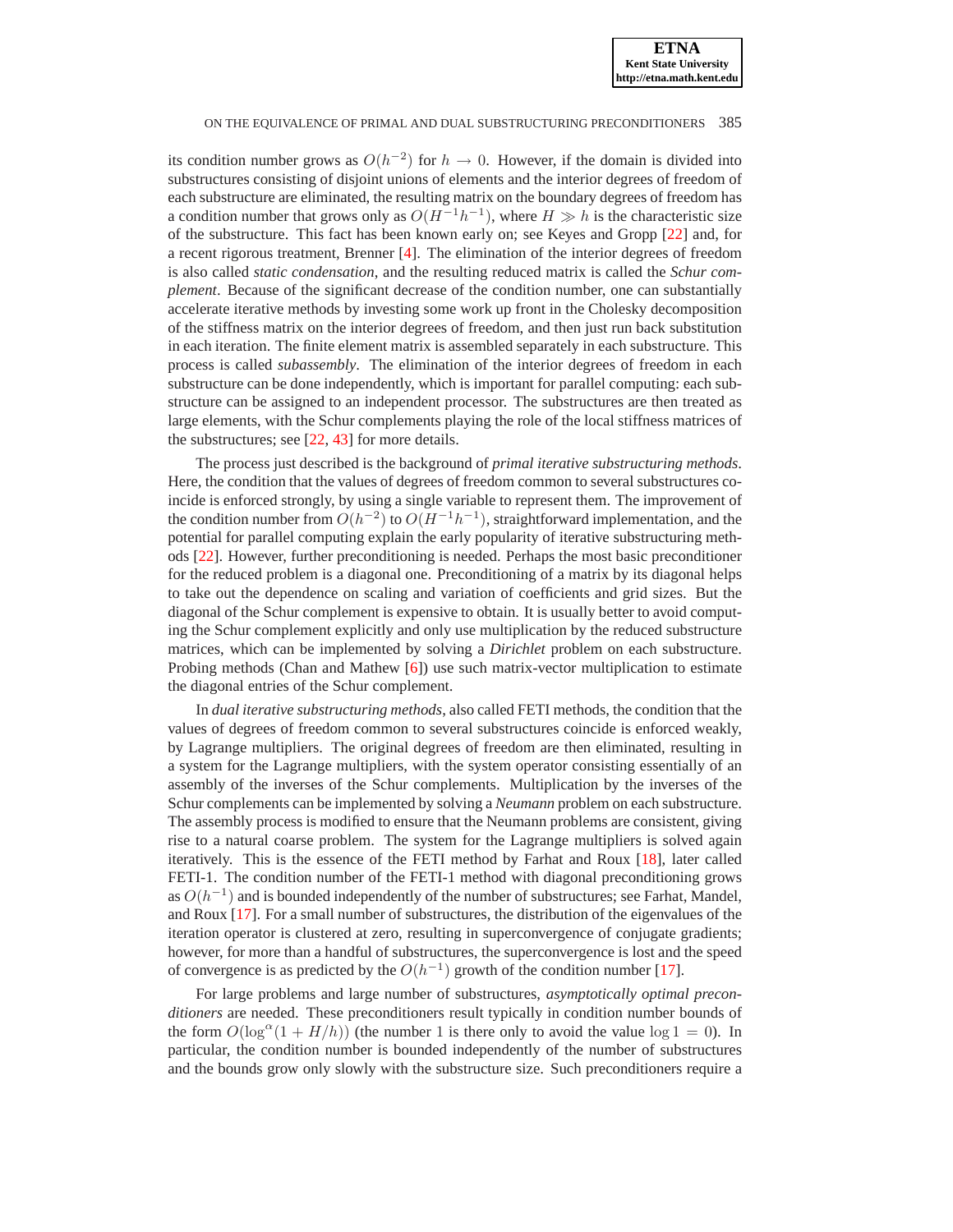*coarse problem*, and *local preconditioning* that inverts approximately (but well enough) the diagonal submatrices associated with segments of the interfaces between the subtructures or the substructure matrices themselves. The role of the local preconditioning is to slow down the growth of the condition number as  $h \to 0$ , while the role of the coarse problem is to provide global exchange of information in order to bound the condition number independently of the number of substructures. Many such asymptotically optimal primal methods were designed in the 1980s and 1990s; e.g., Bramble, Pasciak, and Schatz [\[2,](#page-16-2) [3\]](#page-16-3), Dryja [\[11\]](#page-17-7), Dryja, Smith, and Widlund [\[13\]](#page-17-8), Dryja and Widlund [\[14\]](#page-17-9), and Widlund [\[46\]](#page-18-2). However, those algorithms require additional assumptions and information that may not be readily available from finite element software, such as an explicit assumption that the substructures form a coarse triangulation and that one can build coarse linear functions from its vertices.

Practitioners desire methods that work algebraically with arbitrary substructures, even if a theory may be available only in special cases (first results on extending the theory to quite arbitrary substructures are given in Dohrmann, Klawonn, and Widlund [\[10\]](#page-17-10) and Klawonn, Rheinbach, and Widlund [\[23\]](#page-17-11)). They also prefer methods formulated in terms of the substructure matrices only, with minimal additional information. In addition, the methods should be robust with respect to various irregularities of the problem. Two such methods have emerged in early 1990s: the Finite Element Tearing and Interconnecting (FETI) method by Farhat and Roux [\[18\]](#page-17-5), and the Balancing Domain Decomposition (BDD) by Mandel [\[31\]](#page-18-3). Essentially, the FETI method (with the Dirichlet preconditioner) preconditions the assembly of the inverses of the Schur complements by an assembly of the Schur complements, and the BDD method preconditions assembly of Schur complements by an assembly of the inverses, with a suitable coarse problem added. Of course, the assembly weights and other details play an essential role.

The BDD method added a coarse problem to the local Neumann-Neumann preconditioner by DeRoeck and Le Tallec [\[41\]](#page-18-4), which consisted of the assembly (with weights) of pseudoinverses of the local matrices of the substructure. Assembling the inverses of the local matrices is an idea similar to the Element-by-Element (EBE) method by Hughes et al. [\[21\]](#page-17-12). The method was called Neumann-Neumann because the preconditioner requires solution of Neumann problems on all substructures, in contrast to an earlier Neumann-Dirichlet method, which, for a problem with two substructures, required the solution of a Neumann problem on one and a Dirichlet problem on the other [\[46\]](#page-18-2). The coarse problem in BDD was constructed from the natural nullspace of the problem (constant for the Laplace equation, rigid body motions for elasticity) and solving the coarse problem guaranteed consistency of local problems in the preconditioner. The coarse correction was then imposed variationally, just as the coarse correction in multigrid methods. The  $O(\log^2(1 + H/h))$  bound was then proved [\[31\]](#page-18-3).

In the FETI method, solving the local problems on the substructures to eliminate the original degrees of freedom has likewise required working in the complement of the nullspace of the substructure matrices, which gave a rise to a natural coarse problem. Since the operator employs inverse of the Schur complement (solving a Neumann problem) an optimal preconditioner employs multiplication by the Schur complement (solving a Dirichlet problem), hence the preconditioner was called the Dirichlet preconditioner. The  $O(\log^3(1 + H/h))$  bound was proved by Mandel and Tezaur [\[36\]](#page-18-5), and  $O(\log^2(1 + H/h))$  for a certain variant of the method by Tezaur [\[44\]](#page-18-6); see also Klawonn and Widlund [\[25\]](#page-17-13) for further discussion.

Because the interface to the BDD and FETI method required only the multiplication by the substructure Schur complements, solving systems with the substructure Schur complements, and information about the substructure nullspace, the methods got quite popular and widely used. In Cowsar, Mandel, and Wheeler [\[7\]](#page-17-14), the multiplications were implemented as solution of mixed problems on substructures. However, neither the BDD nor the FETI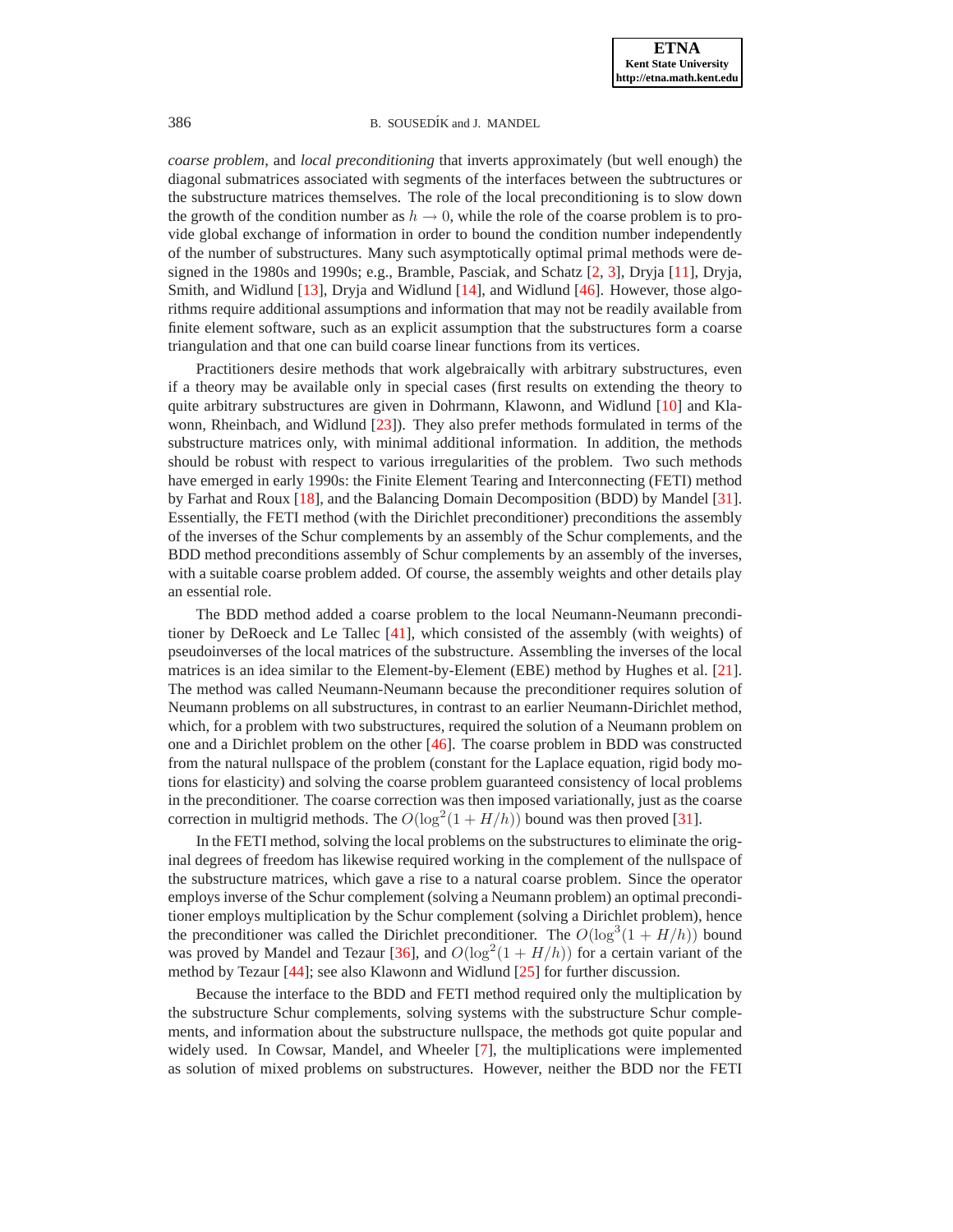method worked well for 4th order problems (plate bending). The reason was essentially that both methods involve "tearing" a vector of degrees of freedom reduced to the interface, and, for 4th order problems, the "torn" function has energy that grows as negative power of  $h$ , unlike for 2nd order problems, where the energy grows only as a positive power of  $\log 1/h$ . The solution was to prevent the "tearing" by fixing the function at the substructure corners; then only its derivative along the interface gets "torn", which has energy again only of the order  $\log 1/h$ . Preventing such "tearing" can be generally accomplished by increasing the coarse space, since the method runs in the complement to the coarse space. For the BDD method, this was relatively straightforward, because the algebra of the BDD method allows arbitrary enlargement of the coarse space. The coarse space that does the trick contains additional functions with spikes at corners, defined by fixing the value at the corner and minimizing the energy. With this improvement,  $O(\log^2(1 + H/h))$  condition number bound was proved and fast convergence was recovered for 4th order problems (Le Tallec, Mandel, and Vidrascu [\[28,](#page-17-15) [29\]](#page-17-16)). In the FETI method, unfortunately, the algebra requires that the coarse space is made of exactly the nullspace of the substructure matrices, so a simple enlargement of the coarse space is not possible. Therefore, a version of FETI, called FETI-2, was developed by Mandel, Tezaur, and Farhat [\[38\]](#page-18-7), with a second correction by coarse functions concentrated at corners, wrapped around the original FETI method variationally much like BDD, and the  $O(\log^3(1 + H/h))$  bound was proved again. However, the BDD and FETI methods with the modifications for 4th order problems were rather unwieldy (especially FETI-2), and, consequently, not as widely used.

The breakthrough came with the Finite Element Tearing and Interconnecting - Dual, Primal (FETI-DP) method by Farhat et al. [\[15\]](#page-17-17), which enforced the continuity of the degrees of freedom on a substructure corner as in the primal method by representing them by one common variable, while the remaining continuity conditions between the substructures are enforced by Lagrange multipliers. The primal variables are again eliminated and the iterations run on the Lagrange multipliers. The elimination process can be organized as solution of sparse system and it gives rise to a natural coarse problem, associated with substructure corners. In 2D, the FETI-DP method was proved to have condition number bounded as  $O(\log^2(1 + H/h))$  both for 2nd order and 4th order problems by Mandel and Tezaur [\[37\]](#page-18-8). However, the method does not converge as well in 3D and averages over edges or faces of substructures need to be added as coarse variables for fast convergence (Klawonn, Widlund, and Dryja [\[27\]](#page-17-18), Farhat, Lesoinne, and Pierson [\[16\]](#page-17-19)), and the  $O(\log^2(1 + H/h))$  bound can then be proved [\[27\]](#page-17-18).

The Balancing Domain Decomposition by Constraints (BDDC) was developed as a primal alternative the FETI-DP method by Dohrmann [\[9\]](#page-17-20). The BDDC method imposes the equality of coarse degrees of freedom on corners and of averages by constraints. In the case of only corner constraints, the coarse basis functions are the same as in the BDD method for 4th order problems from [\[28,](#page-17-15) [29\]](#page-17-16). The bound  $O(\log^2(1 + H/h))$  for BDDC was first proved by Mandel and Dohrmann [\[33\]](#page-18-9). The BDDC and the FETI-DP are currently the most advanced versions of the BDD and FETI families of methods.

The convergence properties of the BDDC and FETI-DP methods were quite similar, yet it came as a surprise when Mandel, Dohrmann, and Tezaur [\[34\]](#page-18-10) proved that the spectra of their preconditioned operators are in fact identical, once all the components are same. This result came at the end of a long chain of ties discovered between BDD and FETI type method. Algebraic relations between FETI and BDD methods were pointed out by Rixen et al. [\[40\]](#page-18-11), Klawonn and Widlund [\[25\]](#page-17-13), and Fragakis and Papadrakakis [\[20\]](#page-17-0). An important common bound on the condition number of both the FETI and the BDD method in terms of a single inequality was given by Klawonn and Widlund [\[25\]](#page-17-13). Fragakis and Papadrakakis [\[20\]](#page-17-0), who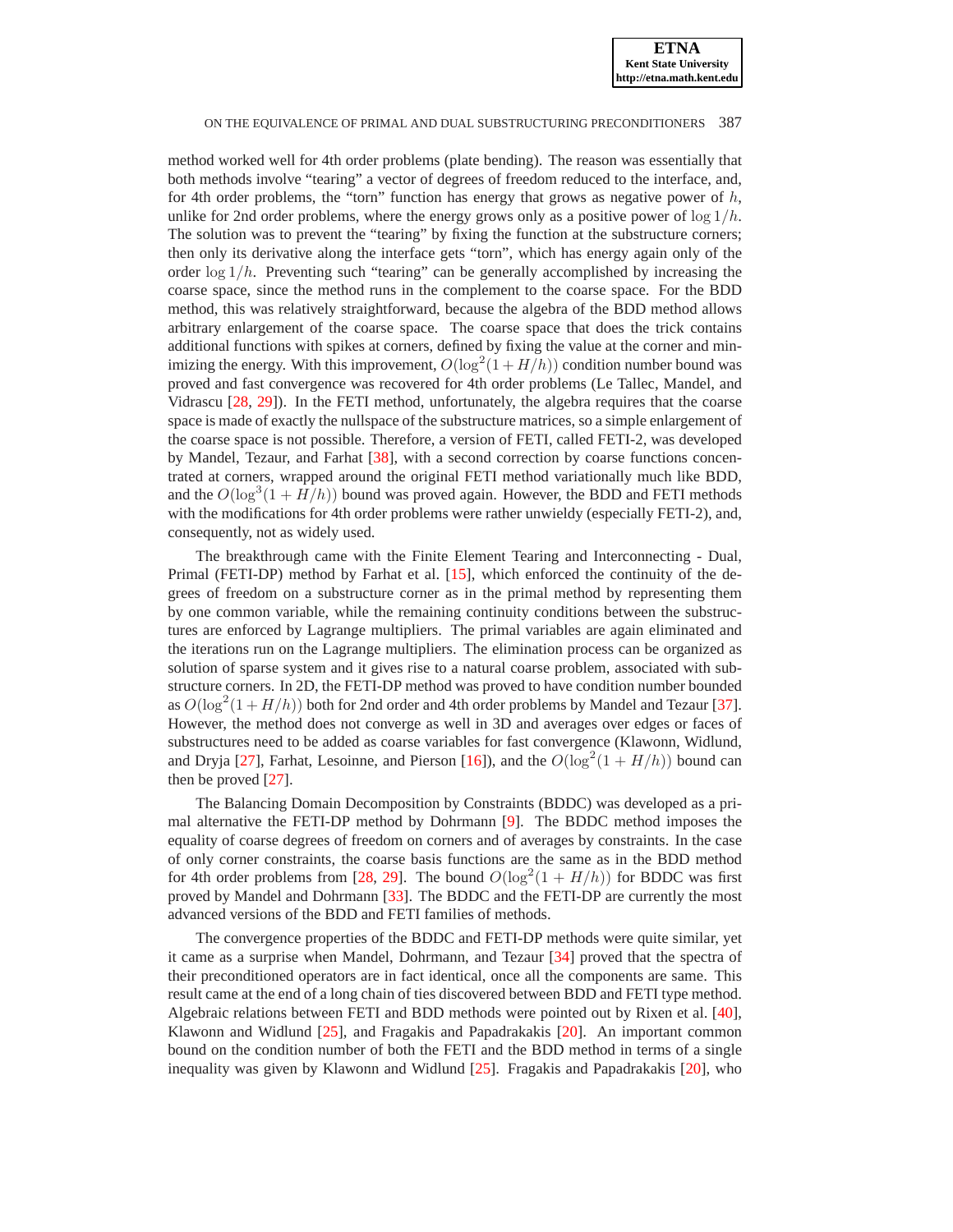derived certain primal versions of FETI and FETI-DP preconditioners (called P-FETI-1 and P-FETI-DP), have also observed that the eigenvalues of BDD and a certain version of FETI are identical along with the proof that the primal version of this particular FETI algorithm gives a method same as BDD. The proof of equality of eigenvalues of BDD and FETI was given just recently in more abstract framework by Fragakis [\[19\]](#page-17-2). Mandel, Dohrmann, and Tezaur [\[34\]](#page-18-10) have proved that the eigenvalues of BDDC and FETI-DP are identical and they have obtained a simplified and fully algebraic version (i.e., with no undetermined constants) of a common condition number estimate for BDDC and FETI-DP, similar to the estimate by Klawonn and Widlund [\[25\]](#page-17-13) for BDD and FETI. Simpler proofs of the equality of eigenvalues of BDDC and FETI-DP were obtained by Li and Widlund [\[30\]](#page-17-21), and by Brenner and Sung [\[5\]](#page-16-4), who also gave an example when BDDC has an eigenvalue equal to one but FETI-DP does not. A primal variant of P-FETI-DP was proposed by Cros [\[8\]](#page-17-1), giving a conjecture that BDDC and P-FETI-DP is in fact the same method, which was first shown on a somehow more abstract level in our recent work [\[35\]](#page-18-0).

It is interesting to note that the choice of assembly weights in the BDD preconditioner was known at the very start from the work of DeRoeck and Le Tallec [\[41\]](#page-18-4) and before, while the choice of weights for FETI type method is much more complicated. A correct choice of weights is essential for the robustness of the methods with respect to scaling the matrix in each substructure by an arbitrary positive number (the "independence of the bounds on jumps in coefficients"). For the BDD method, such convergence bounds were proved by Mandel and Brezina [\[32\]](#page-18-12), using a similar argument as in Sarkis [\[42\]](#page-18-13) for Schwarz methods; see also Dryja, Sarkis, and Widlund [\[12\]](#page-17-22). For the FETI methods, a proper choice of weights was discovered only much later; see Rixen and Farhat [\[39\]](#page-18-14), Farhat, Lesoinne and Pierson [\[16\]](#page-17-19) for a special case, Klawonn and Widlund [\[25\]](#page-17-13) for a more general case and convergence bounds, and a detailed discussion in Mandel, Dohrmann, and Tezaur [\[34\]](#page-18-10).

<span id="page-4-0"></span>**3. Substructuring components for a model problem.** We first show how the spaces and operators we will work with arise in the standard substructuring theory for a model problem obtained by a discretization of the second order elliptic problem. Consider a bounded domain  $\Omega \subset \mathbb{R}^d$  decomposed into nonoverlapping subdomains (alternatively called substructures) denoted  $\Omega_i$ ,  $i = 1, ..., N$ , which form a conforming triangulation of the domain  $\Omega$ . Each substructure is a union of a uniformly bounded number of Lagrangean  $P1$  or  $Q1$  finite elements, such that the nodes of the finite elements between substructures coincide. The boundary of  $\Omega_i$  is denoted by  $\partial\Omega_i$ . The nodes contained in the intersection of at least two substructures are called boundary nodes. The union of all boundary nodes of all substructures is called the interface  $\Gamma$ , and  $\Gamma_i$  is the interface of substructure  $\Omega_i$ . The space of vectors of local degrees of freedom on  $\Gamma_i$  is denoted by  $W_i$  and  $W = W_1 \times \cdots \times W_N$ . Let  $S_i : W_i \to W_i$  be the Schur complement operator obtained by eliminating all interior degrees of freedom of  $\Omega_i$ , i.e., those that do not belong to interface  $\Gamma_i$ . We assume that the matrices  $S_i$  are symmetric positive semidefinite and consider global vectors and matrices in the block form

$$
w = \begin{bmatrix} w_1 \\ \vdots \\ w_N \end{bmatrix}, \quad w \in W, \quad S = \begin{bmatrix} S_1 \\ \vdots \\ S_N \end{bmatrix}.
$$
 (3.1)

<span id="page-4-2"></span><span id="page-4-1"></span>The problem we wish to solve is the constrained minimization of energy,

$$
\frac{1}{2}a(u, u) - \langle r, u \rangle \to \min, \quad \text{subject to } u \in \widehat{W}, \tag{3.2}
$$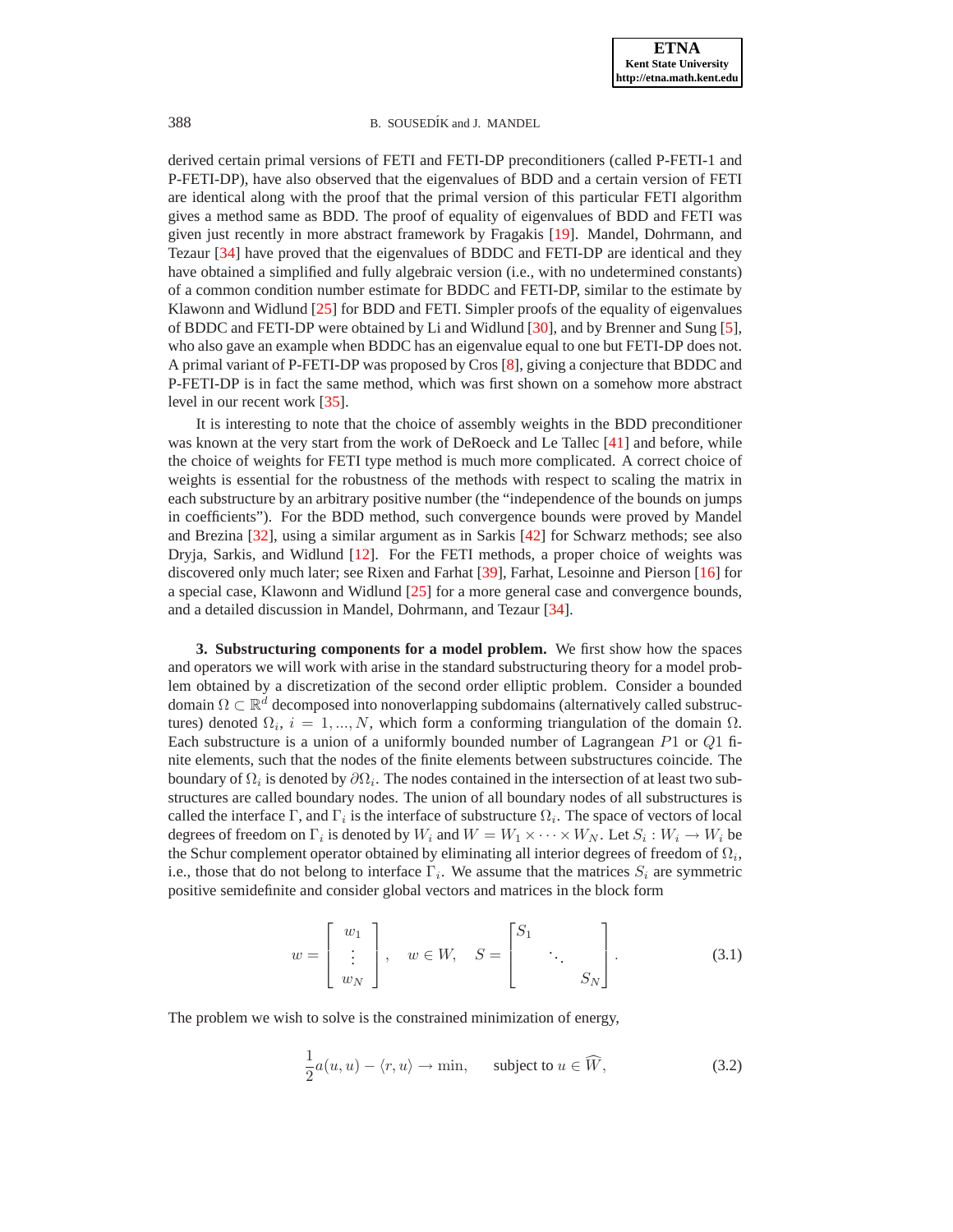where  $\widehat{W} \subset W$  is the space of all vectors of degrees of freedom on the substructures that coincide on the interfaces, and the bilinear form

$$
a(u, v) = \langle Su, v \rangle, \quad \forall u, v \in W,
$$

is assumed to be positive definite on  $\widehat{W}$ . In the variational form, problem [\(3.2\)](#page-4-1) can be written as

$$
u \in \widehat{W} : a(u, v) = \langle r, v \rangle, \quad \forall v \in \widehat{W}.
$$

<span id="page-5-0"></span>The global Schur complement  $\widehat{S} : \widehat{W} \mapsto \widehat{W}'$  associated with a is defined by

$$
a(u, v) = \langle \widehat{S}u, v \rangle, \quad \forall u, v \in \widehat{W}.
$$

<span id="page-5-1"></span>Defining R as the natural embedding of the space  $\widehat{W}$  into the space W, i.e.,

$$
R: \widehat{W} \to W, \quad R: u \in \widehat{W} \longmapsto u \in W,\tag{3.4}
$$

<span id="page-5-2"></span>we can write  $(3.3)$  equivalently as the system of linear algebraic equations

$$
\widehat{S}u = r, \quad \text{where } \widehat{S} = R^T S R. \tag{3.5}
$$

 $\sim$ 

The BDDC and FETI-DP, as the two-level preconditioners, are characterized by the selection of certain *coarse degrees of freedom*, such as values at the corners and averages over edges or faces of substructures; for their general definition see, e.g., [\[26\]](#page-17-23). So, we define  $W \subset W$  as the subspace of all functions such that the values of any coarse degrees of freedom have a common value for all relevant substructures and vanish on  $\partial\Omega$ , and such that

$$
W \subset W \subset W.
$$

The space  $\widetilde{W}$  has to be selected in the design of the preconditioner so that the bilinear form  $a(\cdot, \cdot)$  is positive definite on  $\widetilde{W}$ . The operator  $\widetilde{S}: \widetilde{W} \to \widetilde{W}'$  associated with a is defined by

$$
a(u, v) = \langle \widetilde{S}u, v \rangle, \quad \forall u, v \in \widetilde{W}.
$$

REMARK 3.1. The idea to restrict the bilinear form  $a(\cdot, \cdot)$  from the space W into the subspace  $\overline{W}$  is closely related to the concept of subassembly, as employed in [\[30\]](#page-17-21).

In formulation of dual methods from the FETI family, we introduce the matrix

$$
B=[B_1,\ldots,B_N]\,,
$$

which enforces the continuity across substructure interfaces and it is defined as follows: each row B corresponds to a degree of freedom common to a pair of substructures i and j. The entries of the row are zero except for one  $+1$  in the block i and one  $-1$  in the block j, so that the condition

<span id="page-5-3"></span>
$$
Bu = 0 \Longleftrightarrow u \in \widehat{W},
$$

and using [\(3.4\)](#page-5-1), clearly

$$
BR = 0.\t\t(3.6)
$$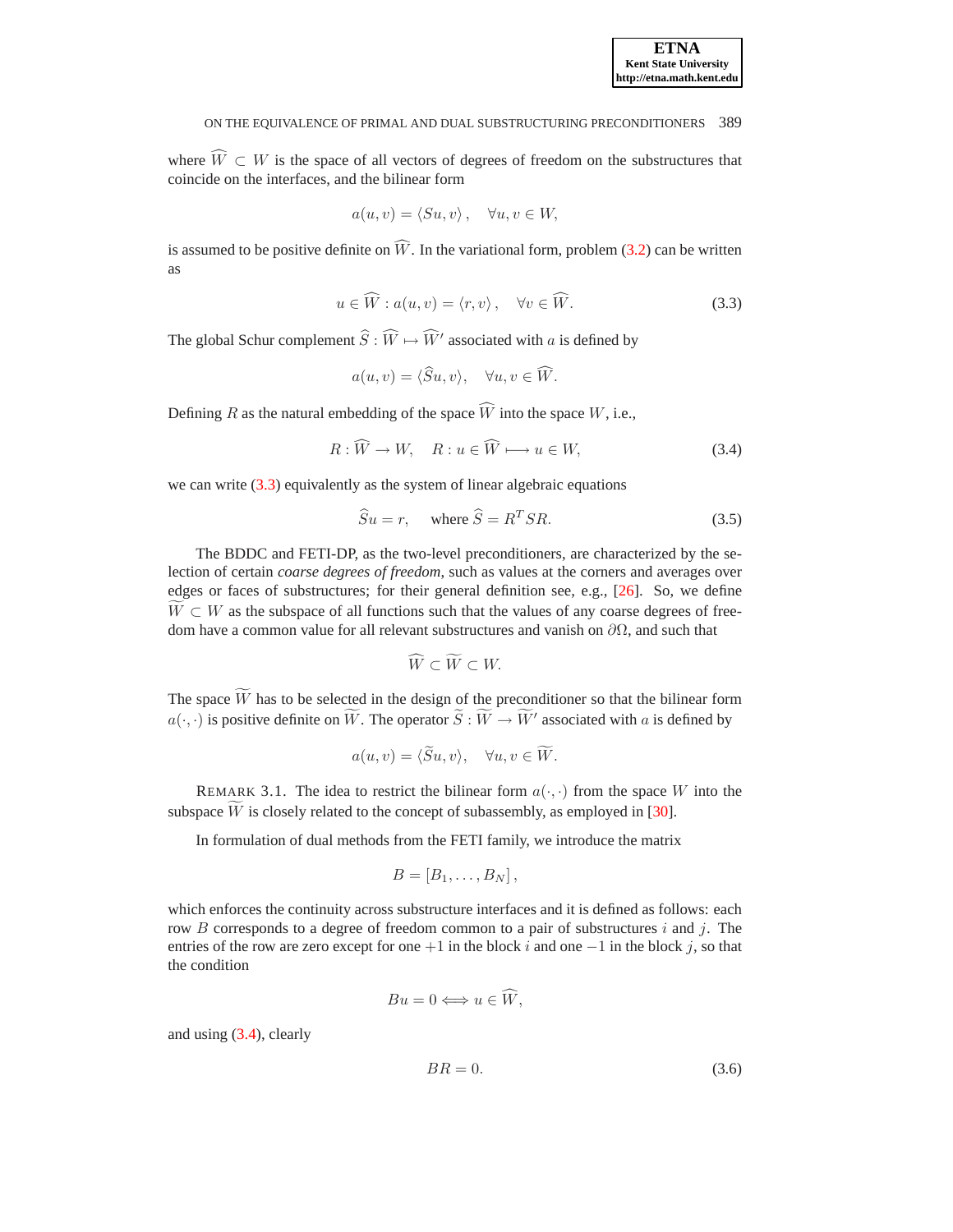**ETNA Kent State University http://etna.math.kent.edu**

## 390 B. SOUSEDÍK and J. MANDEL

An important ingredient of substructuring methods is the averaging operator  $E: W \to \widehat{W}$ defined as

$$
E = R^T D_P,
$$

where  $D_P : W \to W$  is a given weight matrix such that the decomposition of unity property holds,

<span id="page-6-7"></span>
$$
ER = I. \tag{3.7}
$$

In terms of substructuring,  $E$  is an averaging operator that maps the substructure local degrees of freedom to global degrees of freedom.

The last ingredient is the matrix  $B_D$  constructed from B as

$$
B_D=[D_{D1}B_1,\ldots,D_{DN}B_N],
$$

where the matrices  $D_{Di}$  are determined from  $D_P$ ; see [\[27,](#page-17-18) [34\]](#page-18-10) for details.

<span id="page-6-5"></span>Finally, we shall assume (cf.  $[34, \text{ equation } (10)]$ ) that

$$
B_D^T B + R E = I,\t\t(3.8)
$$

which easily implies  $EB_D^T B = E(I - RE) = E - ERE = 0$ , and so

<span id="page-6-8"></span>
$$
B^T B_D E^T = 0. \tag{3.9}
$$

<span id="page-6-0"></span>**4. P-FETI family of methods.** We review the FETI-1 and FETI-DP preconditioners followed in each case by a formulation of their primal versions denoted as P-FETI-1 and P-FETI-DP, respectively.

**4.1. P-FETI-1.** In the case of the FETI-1 method, the problem [\(3.2\)](#page-4-1) is formulated as minimization of total subdomain energy subject to the continuity condition

<span id="page-6-1"></span>
$$
\frac{1}{2}a(w, w) - \langle f, w \rangle \to \min, \quad \text{subject to } w \in W, \quad Bw = 0,
$$
\n(4.1)

<span id="page-6-4"></span>which is equivalent to a saddle point system: find  $(w, \lambda) \in W \times \Lambda$  such that

$$
Sw + B^T \lambda = f,
$$
  
\n
$$
Bw = 0.
$$
\n(4.2)

First, note that S is invertible on null B and  $\lambda$  is unique up to a component in null  $B<sup>T</sup>$ , so  $\Lambda$ is selected to be range B. Let Z be matrix with linearly independent columns, such that

$$
range Z = null S. \t(4.3)
$$

Since  $S$  is semi-definite, it must hold for the first equation to be solvable that

<span id="page-6-6"></span><span id="page-6-2"></span>
$$
f - B^T \lambda \in \text{range } S = (\text{null } S)^{\perp} = (\text{range } Z)^{\perp} = \text{null } Z^T,
$$

so, equivalently, we require that

$$
Z^T(f - B^T \lambda) = 0. \tag{4.4}
$$

<span id="page-6-3"></span>Eliminating  $w$  from the first equation of  $(4.2)$  as

$$
w = S^{+}(f - B^{T}\lambda) + Za,
$$
\n(4.5)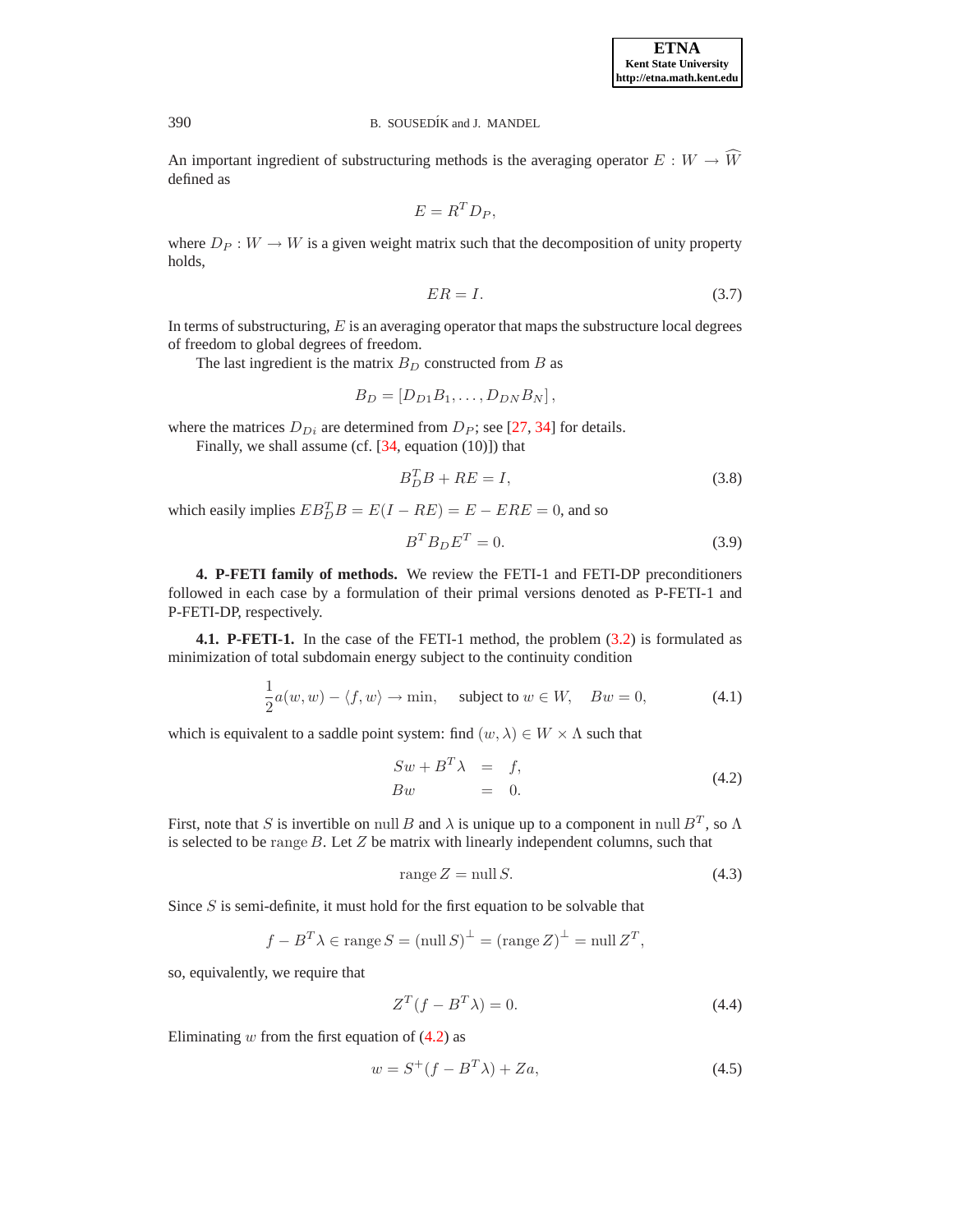substituting in the second equation of  $(4.2)$  and rewriting  $(4.4)$ , we get

$$
BS^{+}B^{T}\lambda - BZa = BS^{+}f,
$$
  

$$
-Z^{T}B^{T}\lambda = -Z^{T}f.
$$

<span id="page-7-0"></span>Denoting  $G = BZ$  and  $F = BS^+B^T$  this system becomes

$$
F\lambda - Ga = BS^{+}f,
$$
  

$$
-G^{T}\lambda = -Z^{T}f.
$$
 (4.6)

Multiplying the first equation by  $(G^T Q G)^{-1} G^T Q$ , where Q is some symmetric and positive definite scaling matrix, we can compute  $a$  as

$$
a = (G^T Q G)^{-1} G^T Q (F \lambda - BS^+ f). \tag{4.7}
$$

<span id="page-7-2"></span><span id="page-7-1"></span>The first equation in [\(4.6\)](#page-7-0) thus becomes

$$
F\lambda - G(G^T Q G)^{-1} G^T Q (F\lambda - BS^+ f) = BS^+ f.
$$
\n(4.8)

Introducing

$$
P = I - QG(G^T Q G)^{-1} G^T,
$$

as the Q-orthogonal projection onto null  $G<sup>T</sup>$ , we get that [\(4.8\)](#page-7-1) corresponds to the first equa-tion in [\(4.6\)](#page-7-0) multiplied by  $P<sup>T</sup>$ . So, the system (4.6) can be written in the decoupled form as

$$
P^T F \lambda = P^T B S^+ f,
$$
  

$$
G^T \lambda = Z^T f.
$$

The initial value of  $\lambda$  is chosen to satisfy the second equation in [\(4.6\)](#page-7-0), so

$$
\lambda_0 = QG(G^T Q G)^{-1} Z^T f. \tag{4.9}
$$

<span id="page-7-3"></span>Substituting  $\lambda_0$  into [\(4.7\)](#page-7-2) gives initial value of a as

<span id="page-7-4"></span>
$$
a_0 = (G^T Q G)^{-1} G^T Q (F \lambda_0 - B S^+ f). \tag{4.10}
$$

Since we are looking for  $\lambda \in \text{null } G^T$ , the FETI-1 method is a preconditioned conjugate gradient method applied to the system

$$
P^T F P \lambda = P^T B S^+ f. \tag{4.11}
$$

In the primal version of the FETI-1 preconditioner, the assembled and averaged solution  $u$  is obtained from  $(4.5)$ , using equations  $(4.10)$  and  $(4.9)$ , as

<span id="page-7-5"></span>
$$
u = Ew
$$
  
\n
$$
= E [S^+(f - B^T \lambda_0) + Za_0]
$$
  
\n
$$
= E [S^+(f - B^T \lambda_0) + Z(G^T Q G)^{-1} G^T Q (F \lambda_0 - BS^+ f)]
$$
  
\n
$$
= E [S^+(f - B^T \lambda_0) + Z(G^T Q G)^{-1} G^T Q (BS^+ B^T \lambda_0 - BS^+ f)]
$$
  
\n
$$
= E [I - Z(G^T Q G)^{-1} G^T Q B] S^+(f - B^T \lambda_0)
$$
  
\n
$$
= E [I - Z(G^T Q G)^{-1} G^T Q B) S^+(I - B^T Q G (G^T Q G)^{-1} Z^T)] E^T r
$$
  
\n
$$
= EH^T S^+ HE^T r
$$
  
\n
$$
= M_{\text{P-FETI}} r,
$$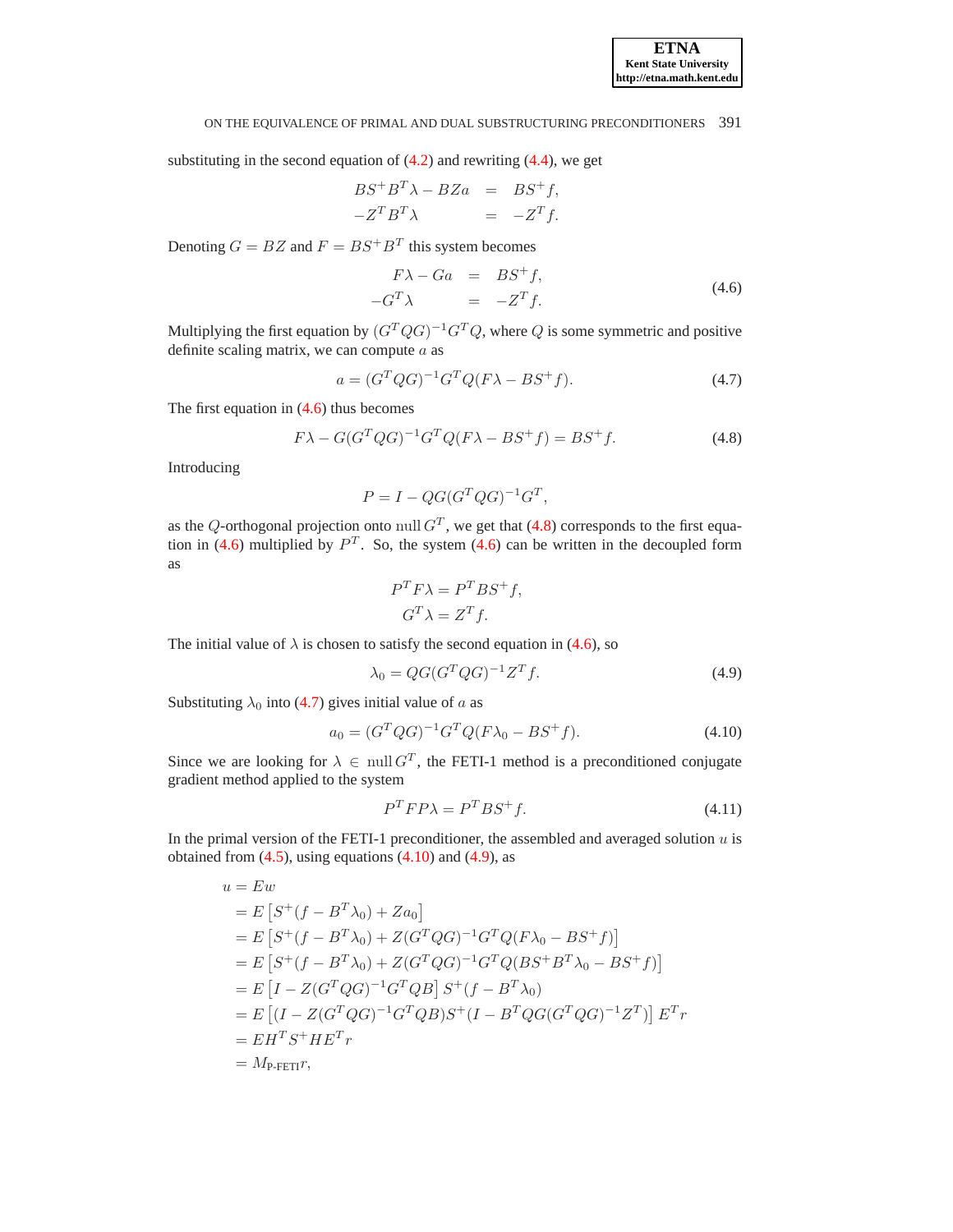<span id="page-8-4"></span>where we have denoted by

$$
H = I - BT QG(GTQG)-1ZT,
$$
\n(4.12)

<span id="page-8-3"></span>and so

$$
M_{\text{P-FETI}} = EH^T S^+ H E^T,\tag{4.13}
$$

is the associated primal preconditioner P-FETI-1, same as [\[20,](#page-17-0) equation (79)].

**4.2. P-FETI-DP.** In the case of the FETI-DP, the problem [\(3.2\)](#page-4-1) is formulated as minimization of total subdomain energy subject to the continuity condition

$$
\frac{1}{2}a(w, w) - \langle f, w \rangle \to \min, \quad \text{subject to } w \in \widetilde{W}, \quad Bw = 0. \tag{4.14}
$$

<span id="page-8-0"></span>Compared to the formulation of FETI-1 in [\(4.1\)](#page-6-4), we have now used the subspace  $\widetilde{W} \subset W$ such that the operator  $\widetilde{S}$  associated with  $a(\cdot, \cdot)$  on the space  $\widetilde{W}$  is positive-definite. In this case, [\(4.14\)](#page-8-0) is equivalent to setting up a saddle point system: find  $(w, \lambda) \in \widetilde{W} \times \Lambda$  such that

<span id="page-8-1"></span>
$$
\widetilde{S}w + B^T \lambda = f, \n Bw = 0.
$$
\n(4.15)

Since  $\widetilde{S}$  is invertible on  $\widetilde{W}$ , solving for w from the first and substituting into the second equation of  $(4.15)$ , we get

$$
B\widetilde{S}^{-1}B^T\lambda = B\widetilde{S}^{-1}f,
$$

which is the dual system to be solved by preconditioned conjugate gradients, with the Dirichlet preconditioner defined by

$$
M_{\text{FETI-DP}} = B_D \widetilde{S} B_D^T.
$$

Next, we will derive the P-FETI-DP preconditioner using the original paper by Farhat et. al. [\[15\]](#page-17-17) in order to verify the P-FETI-DP algorithm given in [\[20,](#page-17-0) equation (90)] for the corner constraints. We split the global vector of degrees of freedom  $u$  into the vector of global coarse degrees of freedom, denoted by  $u_c$ , and the vector of remaining degrees of freedom, denoted by  $u_r$ . We note that we could perform a change of basis (cf. [\[24,](#page-17-24) [26,](#page-17-23) [30\]](#page-17-21)) to make all primal constraint (such as averages over edges or faces) explicit, i.e., each coarse degrees of freedom would correspond to an explicit degree of freedom in the vector  $u_c$ . Thus, we decompose the space W as (cf.  $[34,$  Remark 5])

<span id="page-8-2"></span>
$$
\widetilde{W} = \widetilde{W}_c \oplus \widetilde{W}_r, \tag{4.16}
$$

where the space  $\widetilde{W}_c$  consists of functions that are continuous across interfaces, have a nonzero value at one coarse degree of freedom at a time, and zero at other coarse degrees of freedom, and the space  $\overline{W}_r$  consists of functions with coarse degrees of freedom equal to zero. The solution splits into the solution of the global coarse problem in the space  $W_c$  and the solution of independent subdomain problems on the space  $\widetilde{W}_r$ .

Let  $R_c^{(i)}$  be a map of global coarse variables to its subdomain component, i.e.,

$$
R_c^{(i)} u_c = u_c^{(i)}, \qquad R_c = \begin{bmatrix} R_c^{(1)} \\ \vdots \\ R_c^{(N)} \end{bmatrix},
$$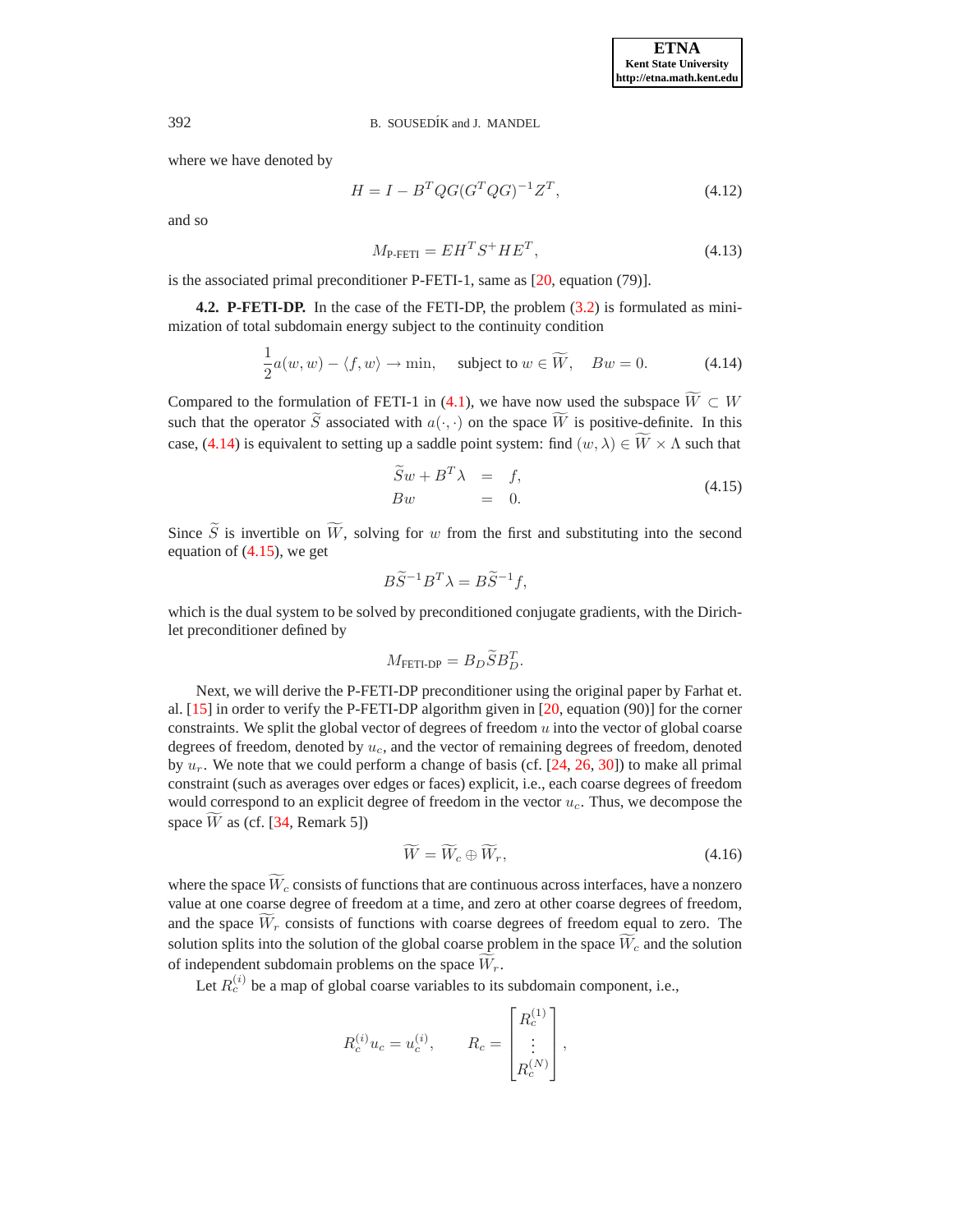let  $B_r$  be an operator enforcing the interface continuity of  $u_r$  by

$$
B_r u_r = 0, \qquad B_r = \begin{bmatrix} B_r^{(1)} & \dots & B_r^{(N)} \end{bmatrix},
$$

and let the mappings  $E_r^T$  and  $E_c^T$  distribute the primal residual r to the subdomain forces and to the global coarse problem right-hand side, respectively.

The equations of equilibrium can now be written (cf.  $[15$ , equation (9)–(10)]) as

$$
S_{rr}^{(i)} w_r^{(i)} + S_{rc}^{(i)} R_c^{(i)} w_c + B_r^{(i)T} \lambda = f_r^{(i)},
$$
  
\n
$$
\sum_{i=1}^N R_c^{(i)T} S_{rc}^{(i)T} w_r^{(i)} + \sum_{i=1}^N R_c^{(i)T} S_{cc}^{(i)} R_c^{(i)} w_c = f_c,
$$
  
\n
$$
\sum_{i=1}^N B_r^{(i)} w_r^{(i)} = 0,
$$

where the first equation corresponds to independent subdomain problems, second corresponds to the global coarse problem and the third enforces the continuity of local problems. This system can be re-written as

$$
\begin{bmatrix}\nS_{rr} & S_{rc}R_c & B_r^T \\
(S_{rc}R_c)^T & \tilde{S}_{cc} & 0 \\
B_r & 0 & 0\n\end{bmatrix}\n\begin{bmatrix}\nu_r \\
u_c \\
\lambda\n\end{bmatrix} =\n\begin{bmatrix}\nf_r \\
f_c \\
0\n\end{bmatrix},
$$
\n(4.17)

<span id="page-9-0"></span>where  $f_r = E_r^T r$ ,  $f_c = E_c^T r$ , and the blocks are defined as

$$
\widetilde{S}_{cc} = \sum_{i=1}^{N} R_c^{(i)T} S_{cc}^{(i)} R_c^{(i)}, \quad S_{rr} = \begin{bmatrix} S_{rr}^{(1)} & & \\ & \ddots & \\ & & S_{rr}^{(N)} \end{bmatrix}, \quad S_{rc} R_c = \begin{bmatrix} S_{rc}^{(1)} R_c^{(1)} \\ \vdots \\ S_{rc}^{(N)} R_c^{(N)} \end{bmatrix}.
$$

REMARK 4.1. Note that the system [\(4.17\)](#page-9-0) is just the expanded system [\(4.15\)](#page-8-1).

Expressing  $u_r$  from the first equation in [\(4.17\)](#page-9-0), we get

$$
u_r = S_{rr}^{-1} \left( f_r - S_{rc} R_c u_c - B_r^T \lambda \right).
$$

Substituting for  $u_r$  into the second equation in [\(4.17\)](#page-9-0) gives

$$
\widetilde{S}_{cc}^* u_c - (S_{rc} R_c)^T S_{rr}^{-1} B_r^T \lambda = f_c - (S_{rc} R_c)^T S_{rr}^{-1} f_r,
$$

where  $\widetilde{S}_{cc}^* = \widetilde{S}_{cc} - R_c^T S_{rc}^T S_{rr}^{-1} S_{rc} R_c$ . Inverting  $\widetilde{S}_{cc}^*$ , we get that

$$
u_c = \widetilde{S}_{cc}^{*^{-1}} \left[ f_c - (S_{rc} R_c)^T S_{rr}^{-1} f_r + (S_{rc} R_c)^T S_{rr}^{-1} B_r^T \lambda \right].
$$

After initialization with  $\lambda = 0$ , not mentioned in [\[19,](#page-17-2) [20\]](#page-17-0), but which can be used (cf. [\[45,](#page-18-15)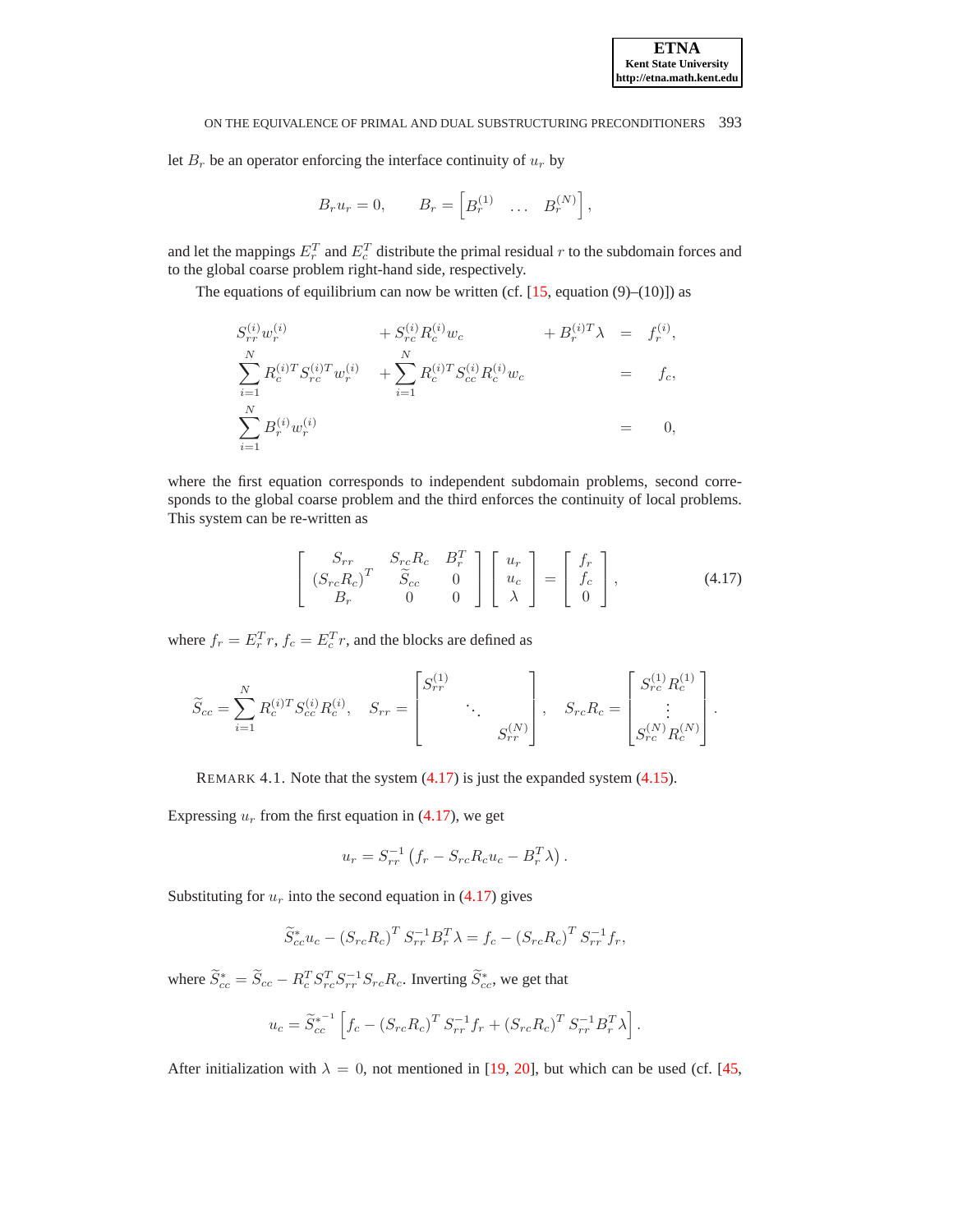Section 6.4]), the assembled and averaged solution is

$$
u = E_r u_r + E_c u_c
$$
  
\n
$$
= E_r S_{rr}^{-1} \left\{ f_r - S_{rc} R_c \widetilde{S}_{cc}^{*^{-1}} (f_c - (S_{rc} R_c)^T S_{rr}^{-1} f_r) \right\}
$$
  
\n
$$
+ E_c \widetilde{S}_{cc}^{*^{-1}} (f_c - (S_{rc} R_c)^T S_{rr}^{-1} f_r)
$$
  
\n
$$
= E_r S_{rr}^{-1} f_r - E_r S_{rr}^{-1} S_{rc} R_c \widetilde{S}_{cc}^{*^{-1}} f_c
$$
  
\n
$$
+ E_r S_{rr}^{-1} S_{rc} R_c \widetilde{S}_{cc}^{*^{-1}} (S_{rc} R_c)^T S_{rr}^{-1} f_r
$$
  
\n
$$
+ E_c \widetilde{S}_{cc}^{*^{-1}} f_c - E_c \widetilde{S}_{cc}^{*^{-1}} (S_{rc} R_c)^T S_{rr}^{-1} f_r
$$
  
\n
$$
= E_r S_{rr}^{-1} f_r
$$
  
\n
$$
+ (E_c - E_r S_{rr}^{-1} S_{rc} R_c) \widetilde{S}_{cc}^{*^{-1}} (f_c - (S_{rc} R_c)^T S_{rr}^{-1} f_r)
$$
  
\n
$$
= M_{\text{P-FETI-DP}} r,
$$

where

$$
M_{\text{P-FETI-DP}} = E_r S_{rr}^{-1} E_r^T
$$
  
+ 
$$
(E_c - E_r S_{rr}^{-1} S_{rc} R_c) \tilde{S}_{cc}^{*^{-1}} (E_c^T - R_c^T S_{rc}^T S_{rr}^{-1} E_r^T)
$$

$$
(4.18)
$$

<span id="page-10-0"></span>is the associated preconditioner P-FETI-DP, as in [\[20,](#page-17-0) equation (90)].

**5. BDD family of methods.** We recall two primal preconditioners from the Balancing Domain Decomposition (BDD) family by Mandel in [\[31\]](#page-18-3), namely the original BDD and Balancing Domain Decomposition by Constraints (BDDC) introduced by Dohrmann [\[9\]](#page-17-20).

**5.1. BDD.** The BDD is a Neumann-Neumann algorithm (cf. [\[14\]](#page-17-9)) with a simple coarse grid correction, introduced by Mandel [\[31\]](#page-18-3). The name of the preconditioner comes from an idea to *balance* the residual. We say that  $v \in \widehat{W}$  is balanced if

<span id="page-10-4"></span>
$$
Z^T E^T v = 0.
$$

Let us denote the "balancing" operator as

$$
C = EZ,\tag{5.1}
$$

so the columns of  $C$  are equal to the weighted sum of traces of the subdomain zero energy modes. Next, let us denote by  $S<sub>C</sub> \hat{S}$  the  $\hat{S}$ -*orthogonal* projection onto the range of C, so that

<span id="page-10-2"></span>
$$
S_C = C \left( C^T \widehat{S} C \right)^{-1} C^T,
$$

and by  $P_C$  the complementary projection to  $S_C \hat{S}$ , defined as

$$
P_C = I - S_C \hat{S}.
$$
\n<sup>(5.2)</sup>

<span id="page-10-1"></span>The BDD preconditioner [\[31,](#page-18-3) Lemma 3.1] can be written in our settings as

<span id="page-10-3"></span>
$$
M_{\text{BDD}} = \left[ (I - S_C \widehat{S}) E S^+ E^T \widehat{S} (I - S_C \widehat{S}) + S_C \widehat{S} \right] \widehat{S}^{-1}
$$
  
= 
$$
\left[ (I - S_C \widehat{S}) E S^+ E^T (\widehat{S} \widehat{S}^{-1} - \widehat{S} S_C \widehat{S} \widehat{S}^{-1}) + S_C \widehat{S} \widehat{S}^{-1} \right]
$$
  
= 
$$
P_C E S^+ E^T P_C^T + S_C,
$$
 (5.3)

where  $S_C$  serves as the coarse grid correction; see [\[31,](#page-18-3) [32\]](#page-18-12) and [\[20\]](#page-17-0) for details.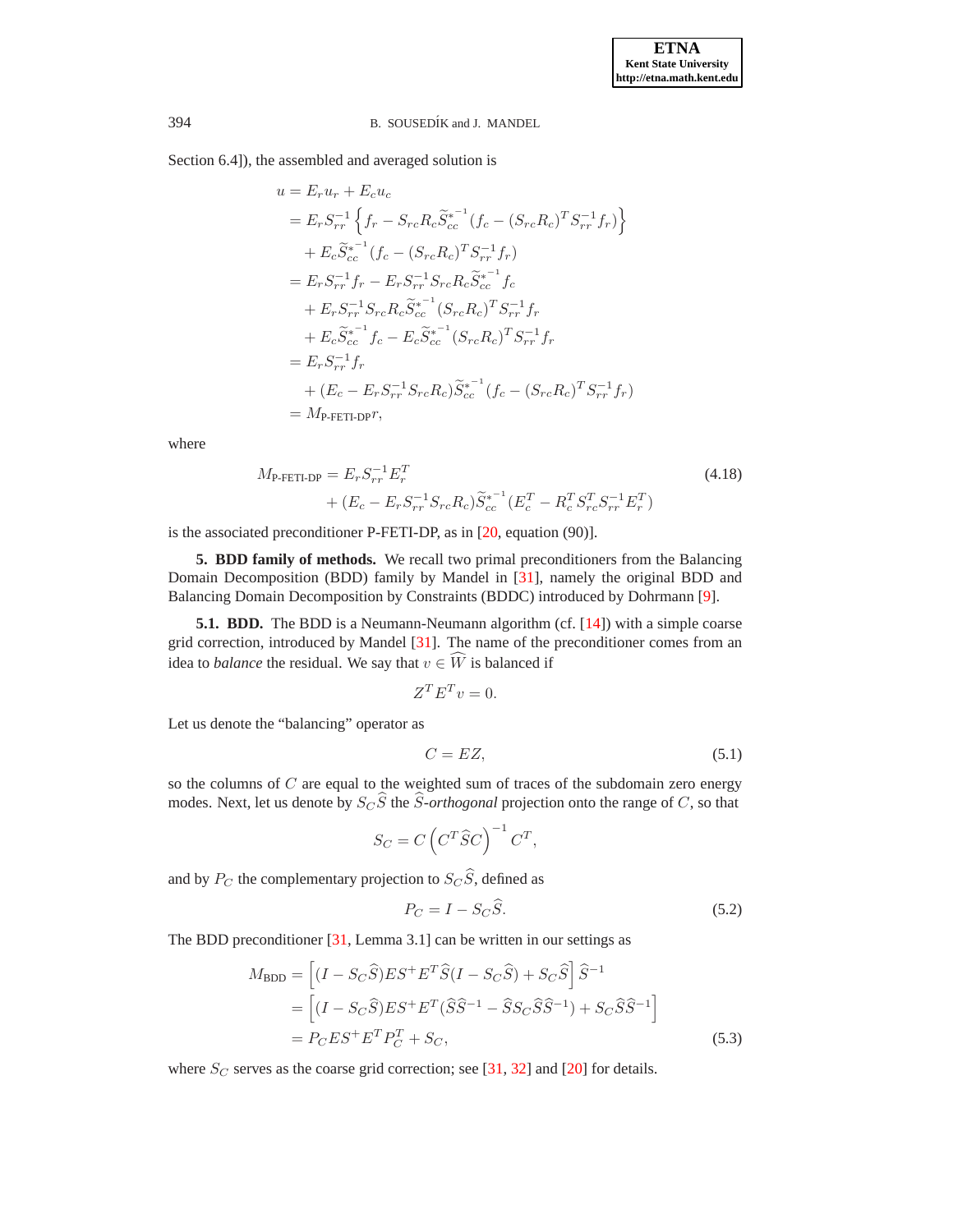**5.2. BDDC.** Following a similar path as Li and Widlund [\[30\]](#page-17-21), we will assume that each constraint can be represented by an explicit degree of freedom and that we can decompose the space  $\overline{W}$  as in [\(4.16\)](#page-8-2). We note that the original BDDC in [\[9,](#page-17-20) [33\]](#page-18-9) is mathematically equivalent, but algorithmically it treats the corner coarse degrees of freedom and edge in the definition of  $\tilde{W}$  in different ways. The BDDC is the method of preconditioned conjugate gradients for the assembled system  $(3.5)$  with the preconditioner  $M_{\text{BDDC}}$  defined by (cf. [\[30,](#page-17-21) equation (27)])

$$
M_{\rm BDDC} = T_{\rm sub} + T_0,
$$

where  $T_{\text{sub}} = E_r S_{rr}^{-1} E_r^T$  is the subdomain correction obtained by solving independent problems on subdomains, and  $T_0 = E \Psi (\Psi^T S \Psi)^{-1} \Psi^T E^T$  is the coarse grid correction. Here  $\Psi$ are the coarse basis functions defined by energy minimization,

$$
\operatorname{tr}\Psi^TS\Psi\to\min.
$$

Since we assume that each constraint corresponds to an explicit degree of freedom, the coarse basis functions  $\Psi$  can be easily determined via the analogy to the discrete harmonic functions, discussed, e.g., in [\[45,](#page-18-15) Section 4.4]; the functions  $\Psi$  are equal to 1 in the coarse degrees of freedom and have energy minimal extension with respect to the remaining degrees of freedom  $u_r$ , so they are precisely given as

$$
\Psi = \begin{bmatrix} R_c \\ -S_{rr}^{-1} S_{rc} R_c \end{bmatrix}.
$$

Then, we can compute

$$
\Psi^T S \Psi = \begin{bmatrix} R_c^T & -R_c^T S_{rc}^T S_{rr}^{-1} \end{bmatrix} \begin{bmatrix} S_{cc} & S_{rc}^T \\ S_{rc} & S_{rr} \end{bmatrix} \begin{bmatrix} R_c \\ -S_{rr}^{-1} S_{rc} R_c \end{bmatrix}
$$
  
=  $R_c^T S_{cc} R_c - R_c^T S_{rc}^T S_{rr}^{-1} S_{rc} R_c$   
=  $\tilde{S}_{cc} - R_c^T S_{rc}^T S_{rr}^{-1} S_{rc} R_c = \tilde{S}_{cc}^*,$ 

followed by

$$
E\Psi[\Psi^T S \Psi]^{-1} \Psi^T E^T
$$
  
=  $E\begin{bmatrix} R_c \\ -S_{rr}^{-1} S_{rc} R_c \end{bmatrix} \widetilde{S}_{cc}^{*^{-1}} [R_c^T \t - R_c^T S_{rc}^T S_{rr}^{-1}] E^T$   
=  $(E_c - E_r S_{rr}^{-1} S_{rc} R_c) \widetilde{S}_{cc}^{*^{-1}} (E_c^T - R_c^T S_{rc}^T S_{rr}^{-1} E_r^T).$ 

So, the BDDC preconditioner takes the form

<span id="page-11-1"></span>
$$
M_{\text{BDDC}} = E_r S_{rr}^{-1} E_r^T + + (E_c - E_r S_{rr}^{-1} S_{rc} R_c) \tilde{S}_{cc}^{*^{-1}} (E_c^T - R_c^T S_{rc}^T S_{rr}^{-1} E_r^T).
$$
 (5.4)

<span id="page-11-0"></span>**6. Connections of the preconditioners.** We review from [\[20,](#page-17-0) Section 8] that a certain version of P-FETI-1 gives exactly the same algorithm as BDD. Next, we state the equivalence of P-FETI-DP and BDDC preconditioners. Finally, we translate the abstract proof relating the spectra of primal and dual preconditioners [\[19,](#page-17-2) Theorem 4] in the case of FETI-1 and BDD.

<span id="page-11-2"></span>THEOREM 6.1 ([\[20,](#page-17-0) Section 8]). *If Q is chosen to be the Dirichlet preconditioner, the P-FETI-1 and the BDD preconditioners are the same.*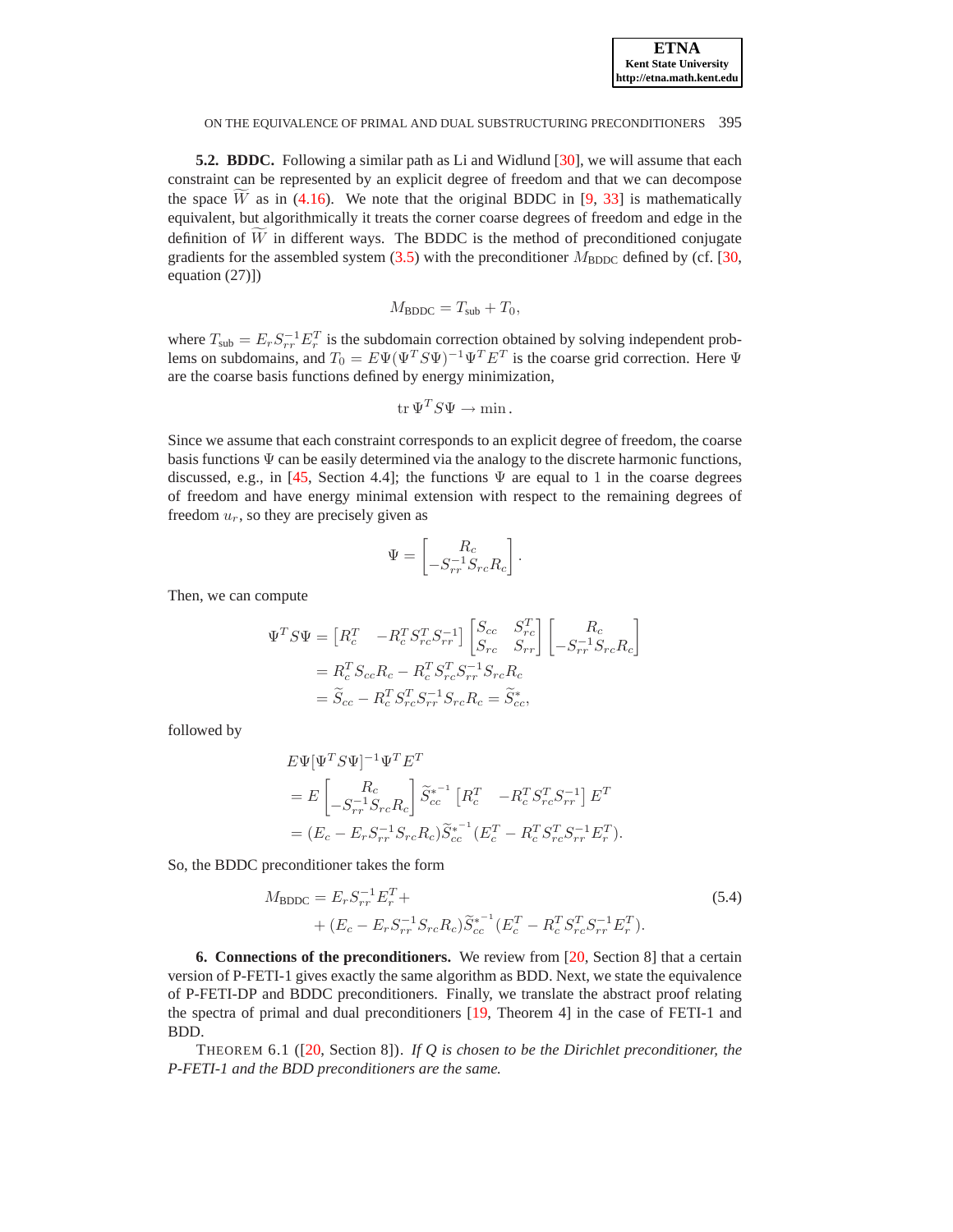

*Proof.* We will show that the P-FETI-1 in [\(4.13\)](#page-8-3) with  $Q = B_D S B_D^T$  is the same as the BDD in [\(5.3\)](#page-10-1). So, similarly as in [\[20,](#page-17-0) pp. 3819–3820], from [\(4.12\)](#page-8-4) we get

$$
H = I - BT QG(GTQG)-1ZT
$$
  
=  $I - BT BD S BDT BZ (ZT BT BD S BDT BZ)-1ZT$   
=  $I - AR(ZT AR)-1ZT$ ,

where

$$
A_R = B^T B_D S B_D^T B Z.
$$

Using [\(3.8\)](#page-6-5), definitions of C in [\(5.1\)](#page-10-2),  $\hat{S}$  in [\(3.5\)](#page-5-2), and because  $SZ = 0$  by [\(4.3\)](#page-6-6),

$$
A_R = (I - E^T R^T)S(I - RE)Z
$$
  
= 
$$
SZ - SREZ - E^T R^T SZ + E^T R^T S REZ
$$
  
= 
$$
SZ - SRC - E^T R^T SZ + E^T \hat{S}C
$$
  
= 
$$
(E^T \hat{S} - SR)C,
$$

and, similarly,

$$
Z^T A_R = Z^T (E^T \widehat{S} - SR) C = C^T \widehat{S} C - Z^T S R E Z = C^T \widehat{S} C.
$$

Using the two previous results, [\(5.2\)](#page-10-3), and symmetries of  $\widehat{S}$  and  $S_c$ , we get

$$
HE^{T} = (I - A_{R}(Z^{T}A_{R})^{-1}Z^{T}) E^{T}
$$
  
\n
$$
= E^{T} - A_{R}(Z^{T}A_{R})^{-1}Z^{T}E^{T}
$$
  
\n
$$
= E^{T} - (E^{T}\hat{S} - SR)C(C^{T}\hat{S}C)^{-1}C^{T}
$$
  
\n
$$
= E^{T} - (E^{T}\hat{S} - SR)S_{C}
$$
  
\n
$$
= E^{T} - E^{T}\hat{S}S_{C} + SRS_{C}
$$
  
\n
$$
= E^{T}(I - \hat{S}S_{C}) + SRS_{C}
$$
  
\n
$$
= E^{T}P_{C}^{T} + SRS_{C}.
$$

Next, the matrix  $S_C$  satisfies the relation

$$
S_C R^T S S^+ S R S_C = S_C R^T S R S_C = S_C \widehat{S} S_C
$$
  
= 
$$
C (C^T \widehat{S} C)^{-1} C^T \widehat{S} C (C^T \widehat{S} C)^{-1} C^T
$$
  
= 
$$
C (C^T \widehat{S} C)^{-1} C^T = S_C.
$$

Since, by definition  $P_C C = 0$ , using [\(3.7\)](#page-6-7) we get for some Y that

$$
P_C ES^+ SRS_C = P_C E(I + ZY)RS_C
$$
  
= 
$$
P_C ERS_C + P_C EZYRS_C
$$
  
= 
$$
P_C S_C + P_C CYRS_C
$$
  
= 
$$
P_C S_C
$$
  
= 
$$
(I - S_C \widehat{S})S_C
$$
  
= 
$$
S_C - S_C = 0,
$$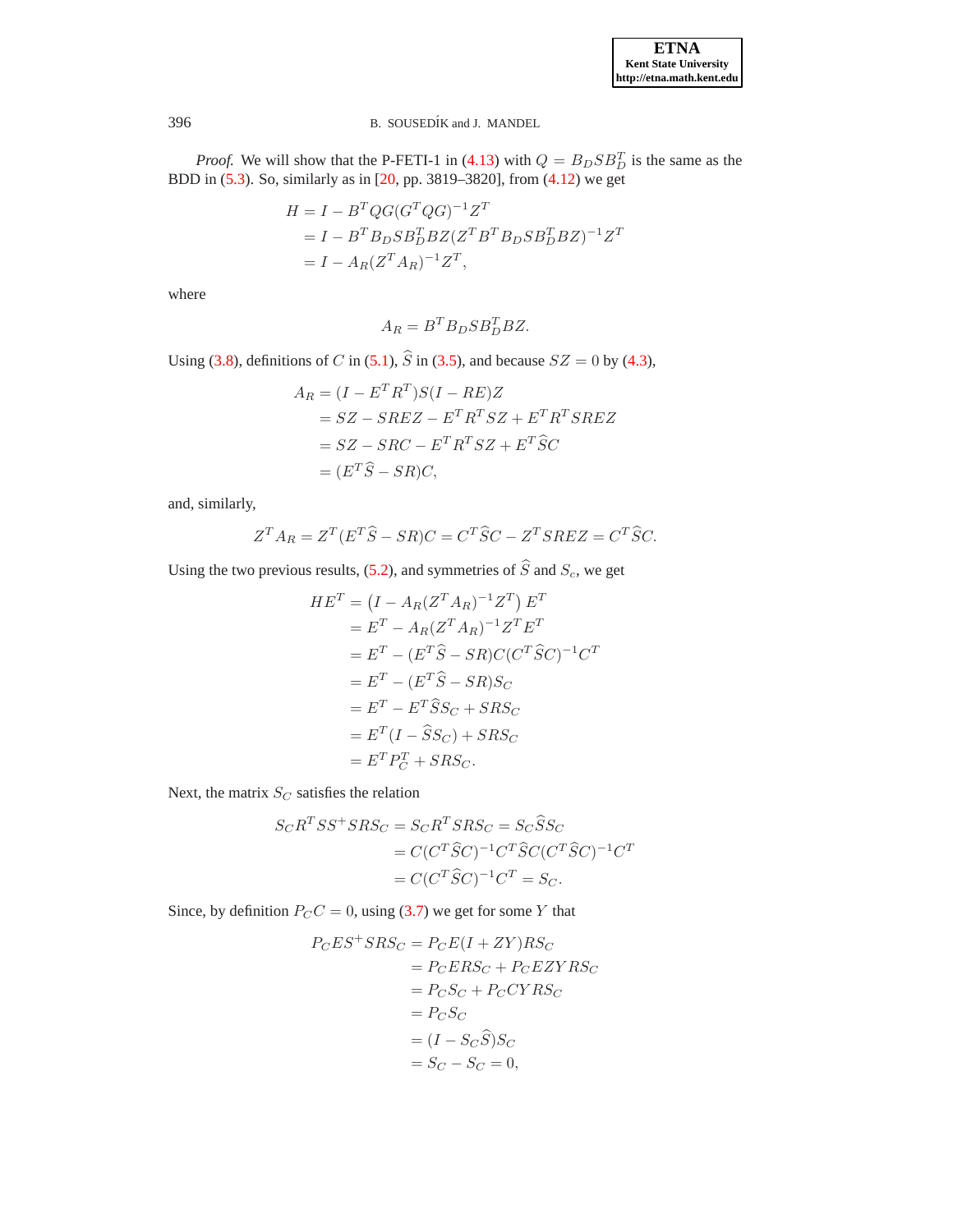and the same is true for the transpose, so  $S_C R^T S S^+ E^T P^T_C = 0$ . Using these results, the P-FETI-1 preconditioner from [\(4.13\)](#page-8-3) becomes

<span id="page-13-0"></span>
$$
M_{\text{P-FETI}} = EH^{T}S^{+}HE^{T}
$$
  
=  $(S_{C}R^{T}S + P_{C}E)S^{+}(E^{T}P_{C}^{T} + SRS_{C})$   
=  $S_{C}R^{T}SS^{+}E^{T}P_{C}^{T} + S_{C}R^{T}SS^{+}SRS_{C}$   
+  $P_{C}ES^{+}E^{T}P_{C}^{T} + P_{C}ES^{+}SRS_{C}$   
=  $P_{C}ES^{+}E^{T}P_{C}^{T} + S_{C},$  (6.1)

and we see that  $(6.1)$  is the same as the definition of BDD in  $(5.3)$ .  $\Box$ 

THEOREM 6.2. *The P-FETI-DP and the BDDC preconditioners are the same.*

*Proof.* The claim follows directly comparing the definitions of both preconditioners, P-FETI-DP in equation [\(4.18\)](#page-10-4) and BDDC in equation [\(5.4\)](#page-11-1).  $\Box$ 

COROLLARY 6.3. *Comparing the preconditioner proposed by Cros [\[8,](#page-17-1) equation (4.8)] with the definitions [\(4.18\)](#page-10-4) and [\(5.4\)](#page-11-1), it follows that this preconditioner can be interpreted as either P-FETI-DP or BDDC.*

<span id="page-13-1"></span>In the remaining, we will show the equality of eigenvalues of BDD and FETI-1, being  $Q$ the Dirichlet preconditioner.

LEMMA 6.4. *The two preconditioned operators can be written as*

$$
M_{FETl} \mathcal{F} = (B_D S B_D^T)(B \widetilde{S}^+ B^T),
$$
  

$$
M_{BDD} \widehat{S} = (E \widetilde{S}^+ E^T)(R^T S R),
$$

*where*

$$
\widetilde{S}^+ = H^T S^+ H.
$$

*Proof.* First,  $M_{\text{FETI}} = B_D S B_D^T$ , which is the Dirichlet preconditioner. From [\(4.11\)](#page-7-5), using the definition of  $H$  by [\(4.12\)](#page-8-4), we get

$$
\mathcal{F} = P^T F P
$$
  
=  $P^T B S^+ B^T P$   
=  $(I - G(G^T Q G)^{-1} G^T Q^T) B S^+ B^T (I - Q G (G^T Q G)^{-1} G^T)$   
=  $(B - BZ(G^T Q G)^{-1} G^T Q^T B) S^+ (B^T - B^T Q G (G^T Q G)^{-1} Z^T B^T)$   
=  $B (I - Z (G^T Q G)^{-1} G^T Q B) S^+ (I - B^T Q G (G^T Q G)^{-1} Z^T) B^T$   
=  $B H^T S^+ H B^T = B \tilde{S}^+ B^T.$ 

Next,  $\hat{S}$  is defined by [\(3.5\)](#page-5-2). By Theorem [6.1,](#page-11-2) we can use [\(4.13\)](#page-8-3) for  $M_{\text{BDD}}$  to get

$$
M_{\rm BDD} = EH^T S^+ H E^T = E \widetilde{S}^+ E^T. \qquad \Box
$$

Before proceeding to the main result, we need to prove two technical Lemmas relating the operators S and  $\widetilde{S}^+$ . The first Lemma establishes [\[19,](#page-17-2) Assumptions (13) and (22)] as well as [\[19,](#page-17-2) Lemma 3] for FETI-1 and BDD.

LEMMA 6.5. *The operators S*,  $\widetilde{S}^+$  *defined by* [\(3.1\)](#page-4-2) *and Theorem* [6.4,](#page-13-1) *respectively*, *satisfy* 

<span id="page-13-3"></span><span id="page-13-2"></span>
$$
\widetilde{S}^+SR = R,\tag{6.2}
$$

$$
\widetilde{S}^+ S \widetilde{S}^+ = \widetilde{S}^+.
$$
\n(6.3)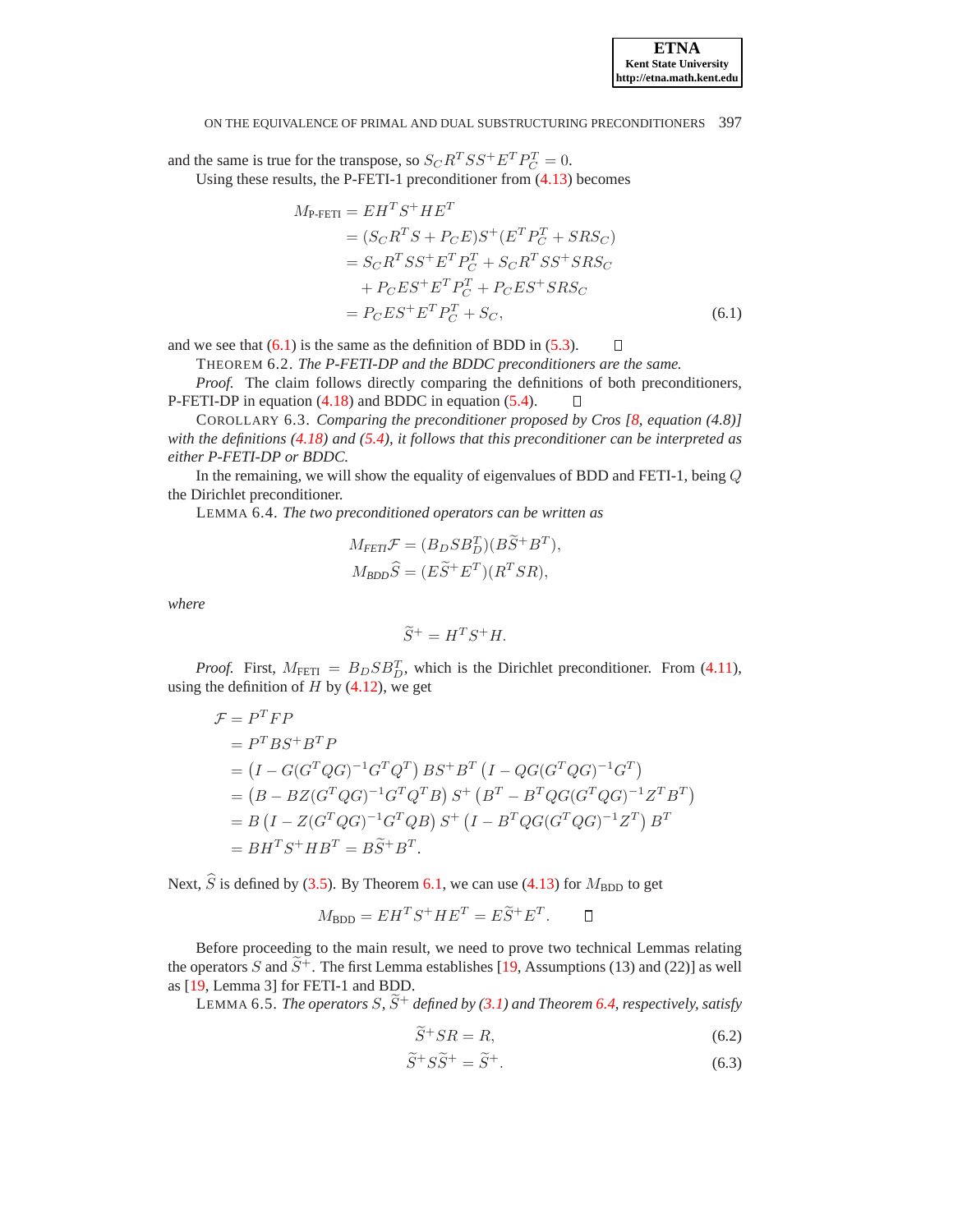*Moreover, the following relations are valid*

<span id="page-14-1"></span><span id="page-14-0"></span>
$$
B\widetilde{S}^{+}SR = 0,
$$
\n
$$
\widetilde{S}^{+}B^{T}B_{D}S\widetilde{S}^{+}E^{T} = 0.
$$
\n(6.5)

$$
f_{\rm{max}}(x)=\frac{1}{2}x
$$

*Proof.* First, from [\(4.3\)](#page-6-6) and symmetry of S it follows that

$$
HS = (I - BTQG(GTQG)-1ZT) S
$$
  
= S - B<sup>T</sup>QG(G<sup>T</sup>QQ)<sup>-1</sup>Z<sup>T</sup>S = S.

Using  $H^T = I - Z(G^T Q G)^{-1} G^T Q B$ , we get

$$
HTS+S = HT(I + ZY) = HT + HTZY
$$
  
= H<sup>T</sup> + [I – Z(G<sup>T</sup>QG)<sup>-1</sup>G<sup>T</sup>QB] ZY  
= H<sup>T</sup> + ZY – Z(G<sup>T</sup>QG)<sup>-1</sup>G<sup>T</sup>QGY  
= H<sup>T</sup> + ZY – ZY = H<sup>T</sup>,

so

$$
\widetilde{S}^+S = H^T S^+ H S = H^T S^+ S = H^T.
$$

Finally, from the previous equation and  $(3.6)$ , we get  $(6.2)$  as

$$
\widetilde{S}^+SR = H^T R = \left(I - Z(G^T Q G)^{-1} G^T Q B\right) R = R,
$$

and, since  $H^T$  is a projection, we immediately get also [\(6.3\)](#page-13-3) as

$$
\widetilde{S}^+S\widetilde{S}^+ = H^T\widetilde{S}^+ = H^T H^T S^+ H = \widetilde{S}^+.
$$

Next, noting  $(3.6)$ ,  $(6.4)$  follows directly from  $(6.2)$ .

Using  $(6.2)$ – $(6.3)$  and  $(3.8)$ – $(3.9)$ , we get  $(6.5)$  as

$$
\widetilde{S}^+B^T B_D S \widetilde{S}^+ E^T = \widetilde{S}^+ (I - E^T R^T) S \widetilde{S}^+ E^T
$$
  
\n
$$
= \widetilde{S}^+ S \widetilde{S}^+ E^T - \widetilde{S}^+ E^T R^T S \widetilde{S}^+ E^T
$$
  
\n
$$
= \widetilde{S}^+ E^T - \widetilde{S}^+ E^T R^T E^T
$$
  
\n
$$
= \widetilde{S}^+ (I - E^T R^T) E^T
$$
  
\n
$$
= \widetilde{S}^+ B^T B_D E^T = 0.
$$

<span id="page-14-2"></span>The next Lemma is a particular version of [\[19,](#page-17-2) Theorem 4] for FETI-1 and BDD.

LEMMA 6.6. *The following identities are valid:*

 $\mathbb{R}^2$ 

$$
T_D(M_{FETI}F) = (M_{BDD}\hat{S})T_D, \qquad T_D = E\tilde{S}^+B^T,
$$
  
\n
$$
T_P(M_{BDD}\hat{S}) = (M_{FETI}F)T_P, \qquad T_P = (M_{FETI}F)B_DSR.
$$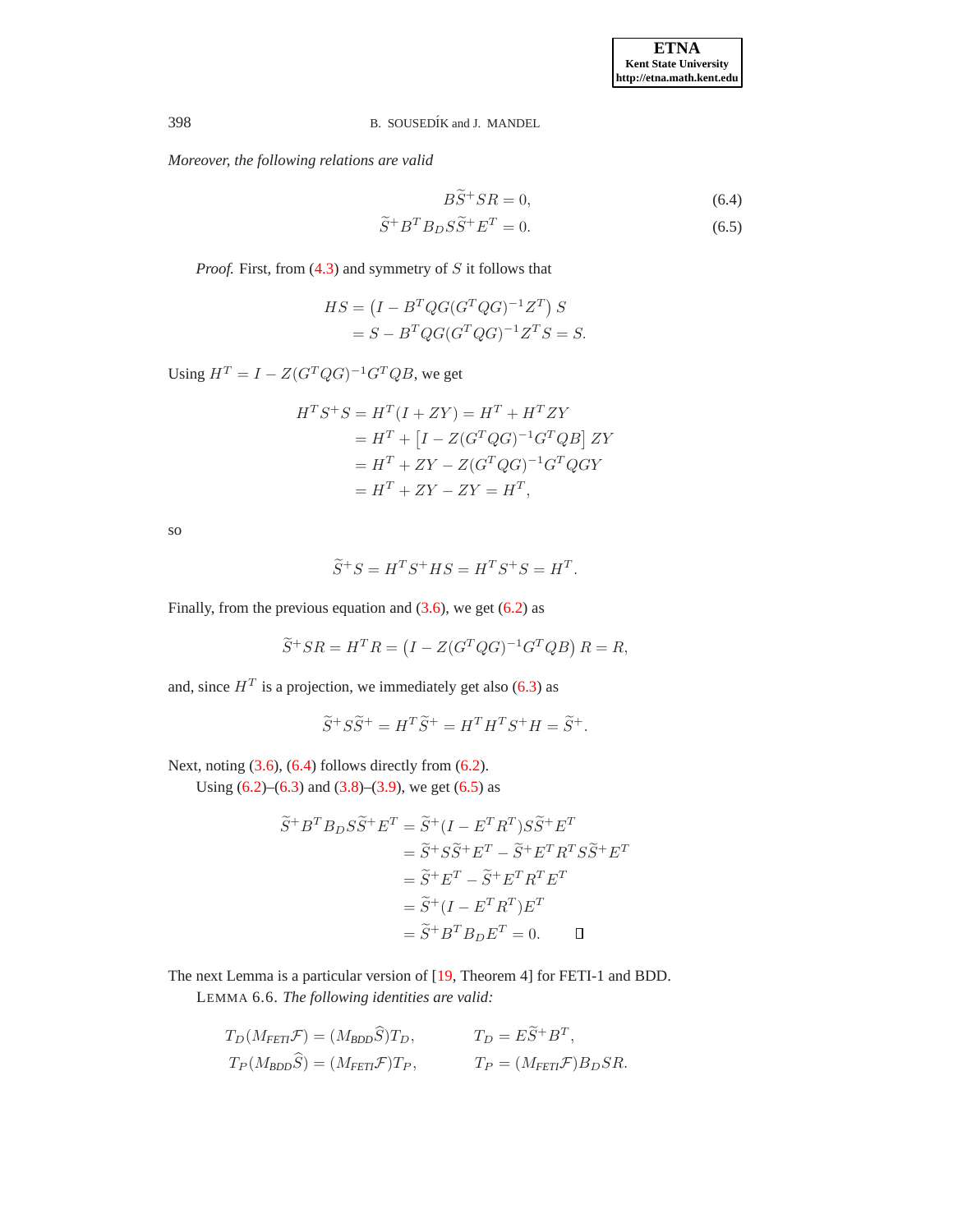*Proof.* Using the transpose of [\(6.5\)](#page-14-1) and [\(6.4\)](#page-14-0), we derive the first identity as

$$
T_D(M_{\text{FETI}}\mathcal{F}) = E\widetilde{S}^+B^T B_D S B_D^T B \widetilde{S}^+ B^T
$$
  
\n
$$
= E\widetilde{S}^+(I - E^T R^T) S(I - RE)\widetilde{S}^+ B^T
$$
  
\n
$$
= E\widetilde{S}^+ S(I - RE)\widetilde{S}^+ B^T - E\widetilde{S}^+ E^T R^T S \widetilde{S}^+ B^T
$$
  
\n
$$
+ E\widetilde{S}^+ E^T R^T S R E \widetilde{S}^+ B^T
$$
  
\n
$$
= E\widetilde{S}^+ S B_D^T B \widetilde{S}^+ B^T - E\widetilde{S}^+ E^T R^T S \widetilde{S}^+ B^T
$$
  
\n
$$
+ (E\widetilde{S}^+ E^T)(R^T S R) T_D
$$
  
\n
$$
= (M_{\text{BDD}} \widehat{S}) T_D.
$$

Similarly, using [\(6.5\)](#page-14-1) and [\(6.4\)](#page-14-0), we derive the second identity as

$$
T_P(M_{\text{BDD}}\hat{S}) = (M_{\text{FETI}}\mathcal{F})B_D SRE\tilde{S}^+E^T R^T S R
$$
  
\n
$$
= (M_{\text{FETI}}\mathcal{F})B_D S (I - B_D^T B)\tilde{S}^+ (I - B^T B_D) S R
$$
  
\n
$$
= (M_{\text{FETI}}\mathcal{F})B_D S\tilde{S}^+ (I - B^T B_D) S R
$$
  
\n
$$
- (M_{\text{FETI}}\mathcal{F})B_D S B_D^T B \tilde{S}^+ S R
$$
  
\n
$$
+ (M_{\text{FETI}}\mathcal{F})B_D S B_D^T B \tilde{S}^+ B^T B_D S R
$$
  
\n
$$
= M_{\text{FETI}}B\tilde{S}^+ B^T B_D S \tilde{S}^+ E^T R^T S R
$$
  
\n
$$
+ (M_{\text{FETI}}\mathcal{F})B_D S B_D^T B \tilde{S}^+ S R
$$
  
\n
$$
= (M_{\text{FETI}}\mathcal{F})(M_{\text{FETI}}\mathcal{F})B_D S R
$$
  
\n
$$
= (M_{\text{FETI}}\mathcal{F})T_P.
$$

THEOREM 6.7. *Under the assumption of Lemma [6.6,](#page-14-2) the spectra of the preconditioned operators*  $M_{BDD}\widehat{S}$  *and*  $M_{FETI-1}\mathcal{F}$  *satisfy the relation* 

$$
\sigma(M_{\text{BDD}}\widehat{S})\setminus\{1\}=\sigma(M_{\text{FETI-1}}\mathcal{F})\setminus\{0,1\}.
$$

*Moreover, the multiplicity of any common eigenvalue*  $\lambda \neq 0, 1$  *is identical for the two preconditioned operators.*

*Proof.* Let  $u_D$  be a (nonzero) eigenvector of the preconditioned FETI-1 operator corresponding to the eigenvalue  $\lambda_D$ . Then, by Lemma [6.6,](#page-14-2) we have

$$
T_D(M_{\text{FETI-1}}\mathcal{F})u_D = (M_{\text{BDD}}S)T_D u_D,
$$

so  $T_D u_D$  is an eigenvector of the preconditioned BDD operator corresponding to the eigenvalue  $\lambda_D$ , provided that  $T_D u_D \neq 0$ . So, we assume that  $T_D u_D = 0$ , but then it is also true that

$$
0 = B_D SR(T_D u_D) = B_D S R E \widetilde{S}^+ B^T u_D
$$
  
=  $B_D S (I - B_D^T B) \widetilde{S}^+ B^T u_D = B_D S \widetilde{S}^+ B^T u_D - B_D S B_D^T B \widetilde{S}^+ B^T u_D$   
=  $B_D S \widetilde{S}^+ B^T u_D - (M_{\text{FETI}} \mathcal{F}) u_D = B_D S \widetilde{S}^+ B^T u_D - \lambda_D u_D,$ 

so that

$$
B_D S \tilde{S}^+ B^T u_D = \lambda_D u_D.
$$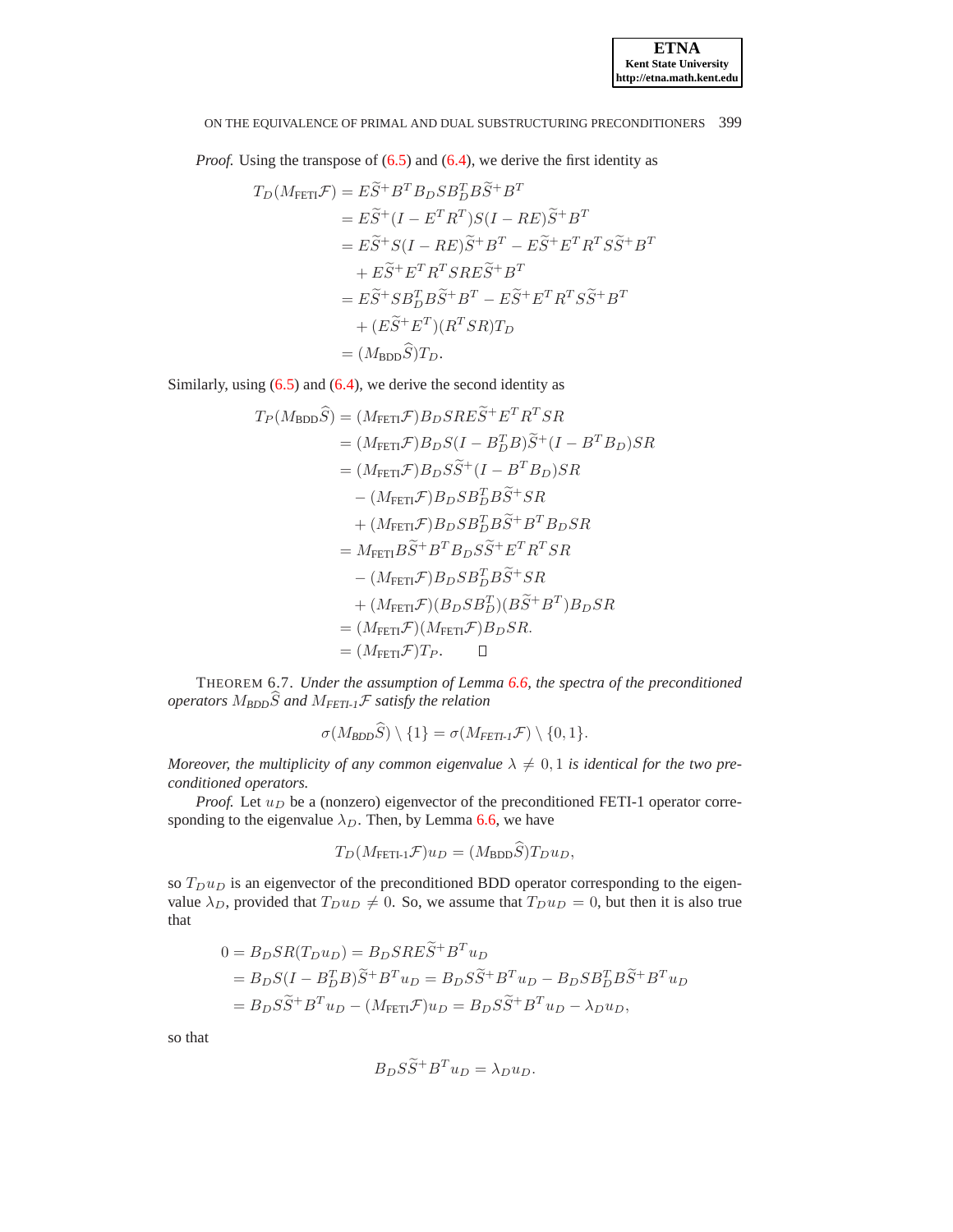Note that, by  $(6.2)$  and  $(3.6)$ , we get

$$
(B_D S \widetilde{S}^+ B^T)^2 = B_D S \widetilde{S}^+ B^T B_D S \widetilde{S}^+ B^T
$$
  
=  $B_D S \widetilde{S}^+ (I - E^T R^T) S \widetilde{S}^+ B^T$   
=  $B_D S \widetilde{S}^+ S \widetilde{S}^+ B^T - B_D S \widetilde{S}^+ E^T R^T S \widetilde{S}^+ B^T$   
=  $B_D S \widetilde{S}^+ B^T - B_D S \widetilde{S}^+ E^T R^T B^T$   
=  $B_D S \widetilde{S}^+ B^T$ ,

so  $B_D S \tilde{S}^+ B^T$  is a projection, and therefore  $\lambda_D = 0, 1$ .

Next, Let  $u_P$  be a (nonzero) eigenvector of the preconditioned BDD operator corresponding to the eigenvalue  $\lambda_P$ . Then, by Lemma [6.6,](#page-14-2) we have

$$
T_P(M_{\text{BDD}}\tilde{S}) = (M_{\text{FETI}}\mathcal{F})T_P,
$$

so  $T_{P} u_{P}$  is an eigenvector of the preconditioned FETI-1 operator corresponding to the eigenvalue  $\lambda_P$ , provided that  $T_P u_P \neq 0$ . So, we assume that  $T_P u_P = 0$ , but then, using [\(6.2\)](#page-13-2) and  $(3.7)$ , we also get

$$
0 = T_D(T_{P}u_P) = T_D(M_{\text{FETI}}\mathcal{F})B_DSRu_P
$$
  
=  $(M_{\text{BDD}}\hat{S})T_DB_DSRu_P = (M_{\text{BDD}}\hat{S})E\tilde{S}^+B^TB_DSRu_P$   
=  $M_{\text{BDD}}\hat{S}E\tilde{S}^+(I - E^TR^T)SRu_P$   
=  $M_{\text{BDD}}\hat{S}E\tilde{S}^+SRu_P - M_{\text{BDD}}\hat{S}E\tilde{S}^+E^TR^TSRu_P$   
=  $M_{\text{BDD}}\hat{S}u_P - M_{\text{BDD}}\hat{S}E\tilde{S}^+E^TR^TSRu_P$   
=  $M_{\text{BDD}}\hat{S}u_P - (M_{\text{BDD}}\hat{S})^2u_P$ ,

which is the same as

$$
\lambda_P u_P - \lambda_P^2 u_P = \lambda_P (1 - \lambda_P) u_P = 0,
$$

and therefore  $\lambda_P = 0, 1$ .

Finally, let  $\lambda \neq 0, 1$  be an eigenvalue of the operator  $M_{\rm BDD} \widehat{S}$  with multiplicity m. From the previous arguments, the eigenspace corresponding to  $\lambda$  is mapped by the operator  $T_P$ into an eigenspace of  $M_{\text{FETI-1}}\mathcal{F}$  and since this mapping is one-to-one, the multiplicity of  $\lambda$ corresponding to  $M_{\text{FETI-1}}\mathcal{F}$  is  $n \geq m$ . By the same argument, we can prove the opposite inequality and the conclusion follows.  $\Box$ 

#### REFERENCES

- <span id="page-16-0"></span>[1] M. BHARDWAJ, D. DAY, C. FARHAT, M. LESOINNE, K. PIERSON, AND D. RIXEN, *Application of the FETI method to ASCI problems – scalability results on 1000 processors and discussion of highly heterogeneous problems*, Internat. J. Numer. Methods Engrg., 47 (2000), pp. 513–535.
- <span id="page-16-2"></span>[2] J. H. BRAMBLE, J. E. PASCIAK, AND A. H. SCHATZ, *The construction of preconditioners for elliptic problems by substructuring. I*, Math. Comp., 47 (1986), pp. 103–134.
- <span id="page-16-3"></span>[3] J. H. BRAMBLE, J. E. PASCIAK, AND A. H. SCHATZ, *The construction of preconditioners for elliptic problems by substructuring. IV*, Math. Comp., 53 (1989), pp. 1–24.
- <span id="page-16-1"></span>[4] S. C. BRENNER, *The condition number of the Schur complement in domain decomposition*, Numer. Math., 83 (1999), pp. 187–203.
- <span id="page-16-4"></span>[5] S. C. BRENNER AND L.-Y. SUNG, *BDDC and FETI-DP without matrices or vectors*, Comput. Methods Appl. Mech. Engrg., 196 (2007), pp. 1429–1435.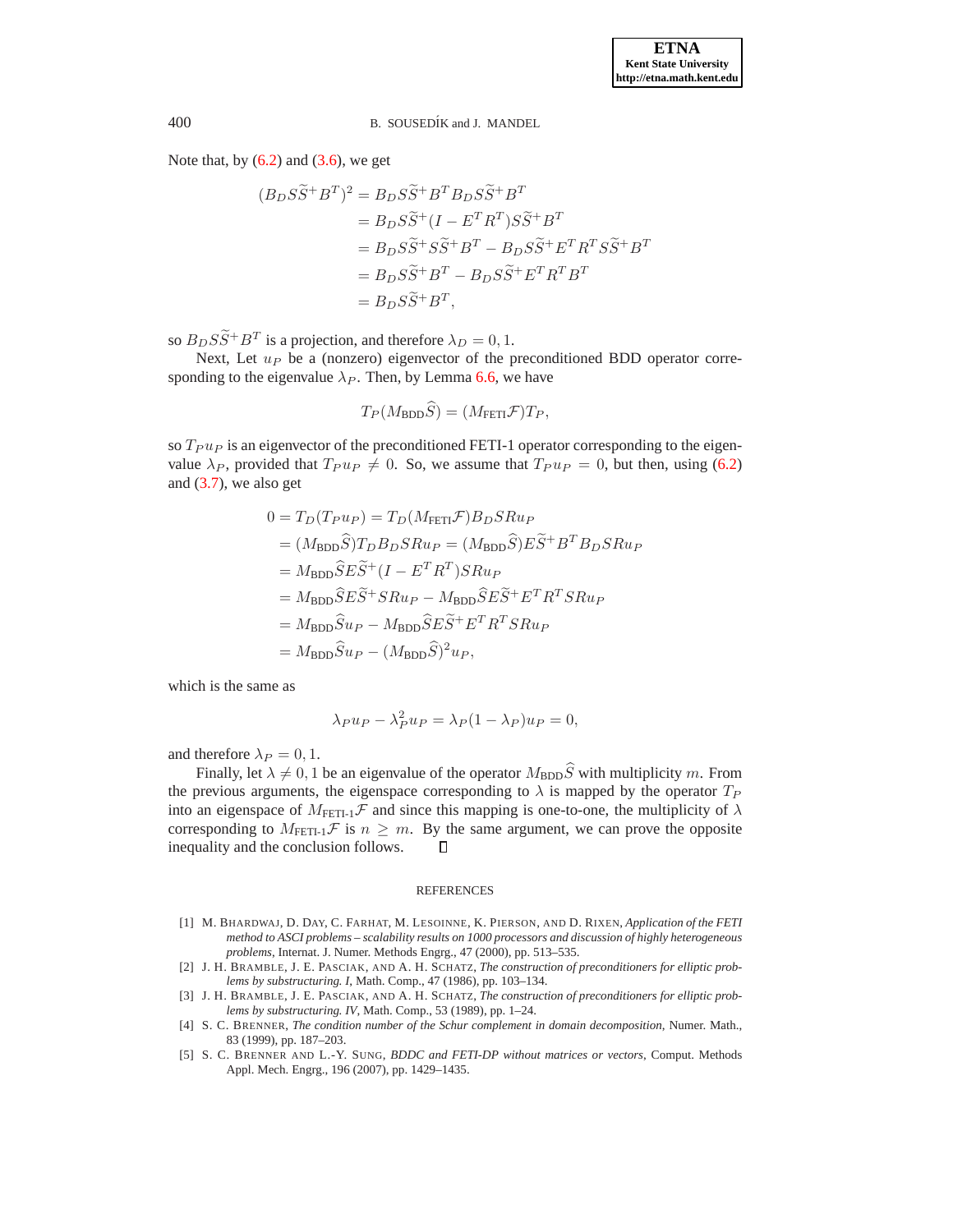- <span id="page-17-4"></span>[6] T. F. CHAN AND T. P. MATHEW, *An application of the probing technique to the vertex space method in domain decomposition*, in Fourth International Symposium on Domain Decomposition Methods for Partial Differential Equations, R. Glowinski, Y. A. Kuznetsov, G. A. Meurant, J. Periaux, and O. Widlund, eds., ´ Philadelphia, 1991, SIAM, pp. 101–111.
- <span id="page-17-14"></span><span id="page-17-1"></span>[7] L. C. COWSAR, J. MANDEL, AND M. F. WHEELER, *Balancing domain decomposition for mixed finite elements*, Math. Comp., 64 (1995), pp. 989–1015.
- [8] J.-M. CROS, *A preconditioner for the Schur complement domain decomposition method*, in Domain Decomposition Methods in Science and Engineering, I. Herrera, D. E. Keyes, and O. B. Widlund, eds., National Autonomous University of Mexico (UNAM), 2003, pp. 373–380. 14th International Conference on Domain Decomposition Methods, Cocoyoc, Mexico, January 6–12, 2002.
- <span id="page-17-20"></span>[9] C. R. DOHRMANN, *A preconditioner for substructuring based on constrained energy minimization*, SIAM J. Sci. Comput., 25 (2003), pp. 246–258.
- <span id="page-17-10"></span>[10] C. R. DOHRMANN, A. KLAWONN, AND O. B. WIDLUND, *Domain decomposition for less regular subdomains: Overlapping Schwarz in two dimensions*, SIAM J. Numer. Anal., 46 (2008), pp. 2153–2168.
- <span id="page-17-7"></span>[11] M. DRYJA, *A method of domain decomposition for 3-D finite element problems*, in First International Symposium on Domain Decomposition Methods for Partial Differential Equations, R. Glowinski, G. H. Golub, G. A. Meurant, and J. Périaux, eds., Philadelphia, 1988, SIAM, pp. 43–61.
- <span id="page-17-22"></span>[12] M. DRYJA, M. V. SARKIS, AND O. B. WIDLUND, *Multilevel Schwarz methods for elliptic problems with discontinuous coefficients in three dimensions*, Numer. Math., 72 (1996), pp. 313–348.
- <span id="page-17-8"></span>[13] M. DRYJA, B. F. SMITH, AND O. B. WIDLUND, *Schwarz analysis of iterative substructuring algorithms for elliptic problems in three dimensions*, SIAM J. Numer. Anal., 31 (1994), pp. 1662–1694.
- <span id="page-17-9"></span>[14] M. DRYJA AND O. B. WIDLUND, *Schwarz methods of Neumann-Neumann type for three-dimensional elliptic finite element problems*, Comm. Pure Appl. Math., 48 (1995), pp. 121–155.
- <span id="page-17-17"></span>[15] C. FARHAT, M. LESOINNE, P. LE TALLEC, K. PIERSON, AND RIXEN, D., *FETI-DP: a dual-primal unified FETI method. I. A faster alternative to the two-level FETI method*, Internat. J. Numer. Methods Engrg., 50 (2001), pp. 1523–1544.
- <span id="page-17-19"></span>[16] C. FARHAT, M. LESOINNE, AND K. PIERSON, *A scalable dual-primal domain decomposition method*, Numer. Linear Algebra Appl., 7 (2000), pp. 687–714.
- <span id="page-17-6"></span>[17] C. FARHAT, J. MANDEL, AND F.-X. ROUX, *Optimal convergence properties of the FETI domain decomposition method*, Comput. Methods Appl. Mech. Engrg., 115 (1994), pp. 365–385.
- <span id="page-17-5"></span>[18] C. FARHAT AND F.-X. ROUX, *A method of finite element tearing and interconnecting and its parallel solution algorithm*, Internat. J. Numer. Methods Engrg., 32 (1991), pp. 1205–1227.
- <span id="page-17-2"></span>[19] Y. FRAGAKIS, *Force and displacement duality in domain decomposition methods for solid and structural mechanics*, Technical Report, International Center for Numerical Methods in Engineering (CIMNE), Technical University of Catalonia, 2006.
- <span id="page-17-0"></span>[20] Y. FRAGAKIS AND M. PAPADRAKAKIS, *The mosaic of high performance domain decomposition methods for structural mechanics: Formulation, interrelation and numerical efficiency of primal and dual methods*, Comput. Methods Appl. Mech. Engrg., 192 (2003), pp. 3799–3830.
- <span id="page-17-12"></span>[21] T. J. R. HUGHES, I. LEVIT, AND J. WINGET, *An element-by-element solution algorithm for problems of structural and solid mechanics*, Comput. Methods Appl. Mech. Engrg., 36 (1983), pp. 241–254.
- <span id="page-17-3"></span>[22] D. E. KEYES AND W. D. GROPP, *A comparison of domain decomposition techniques for elliptic partial differential equations and their parallel implementation*, SIAM J. Sci. Comput., 8 (1987), pp. s166– s202.
- <span id="page-17-11"></span>[23] A. KLAWONN, O. RHEINBACH, AND O. B. WIDLUND, *An analysis of a FETI-DP algorithm on irregular subdomains in the plane*, SIAM J. Numer. Anal., 46 (2008), pp. 2484–2504.
- <span id="page-17-24"></span>[24] A. KLAWONN AND O. B. WIDLUND, *Dual and dual-primal FETI methods for elliptic problems with discontinuous coefficients in three dimensions*, in Proceedings of 12th International Conference on Domain Decomposition, Chiba, Japan, October 1999, T. Chan, T. Kako, H. Kawarada, and O. Pironneau, eds., 2001, pp. 29–39.
- <span id="page-17-13"></span>[25] , *FETI and Neumann-Neumann iterative substructuring methods: connections and new results*, Comm. Pure Appl. Math., 54 (2001), pp. 57–90.
- <span id="page-17-23"></span>[26] A. KLAWONN AND O. B. WIDLUND, *Dual-primal FETI methods for linear elasticity*, Comm. Pure Appl. Math., 59 (2006), pp. 1523–1572.
- <span id="page-17-18"></span>[27] A. KLAWONN, O. B. WIDLUND, AND M. DRYJA, *Dual-primal FETI methods for three-dimensional elliptic problems with heterogeneous coefficients*, SIAM J. Numer. Anal., 40 (2002), pp. 159–179.
- <span id="page-17-15"></span>[28] P. LE TALLEC, J. MANDEL, AND M. VIDRASCU, *Balancing domain decomposition for plates*, Contemp. Math., 180 (1994), pp. 515–524. Proceedings of the 7th International Symposium on Domain Decomposition Methods, Penn State University, November 1993.
- <span id="page-17-16"></span>[29] , *A Neumann-Neumann domain decomposition algorithm for solving plate and shell problems*, SIAM J. Numer. Anal., 35 (1998), pp. 836–867.
- <span id="page-17-21"></span>[30] J. LI AND O. B. WIDLUND, *FETI-DP, BDDC, and block Cholesky methods*, Internat. J. Numer. Methods Engrg., 66 (2006), pp. 250–271.